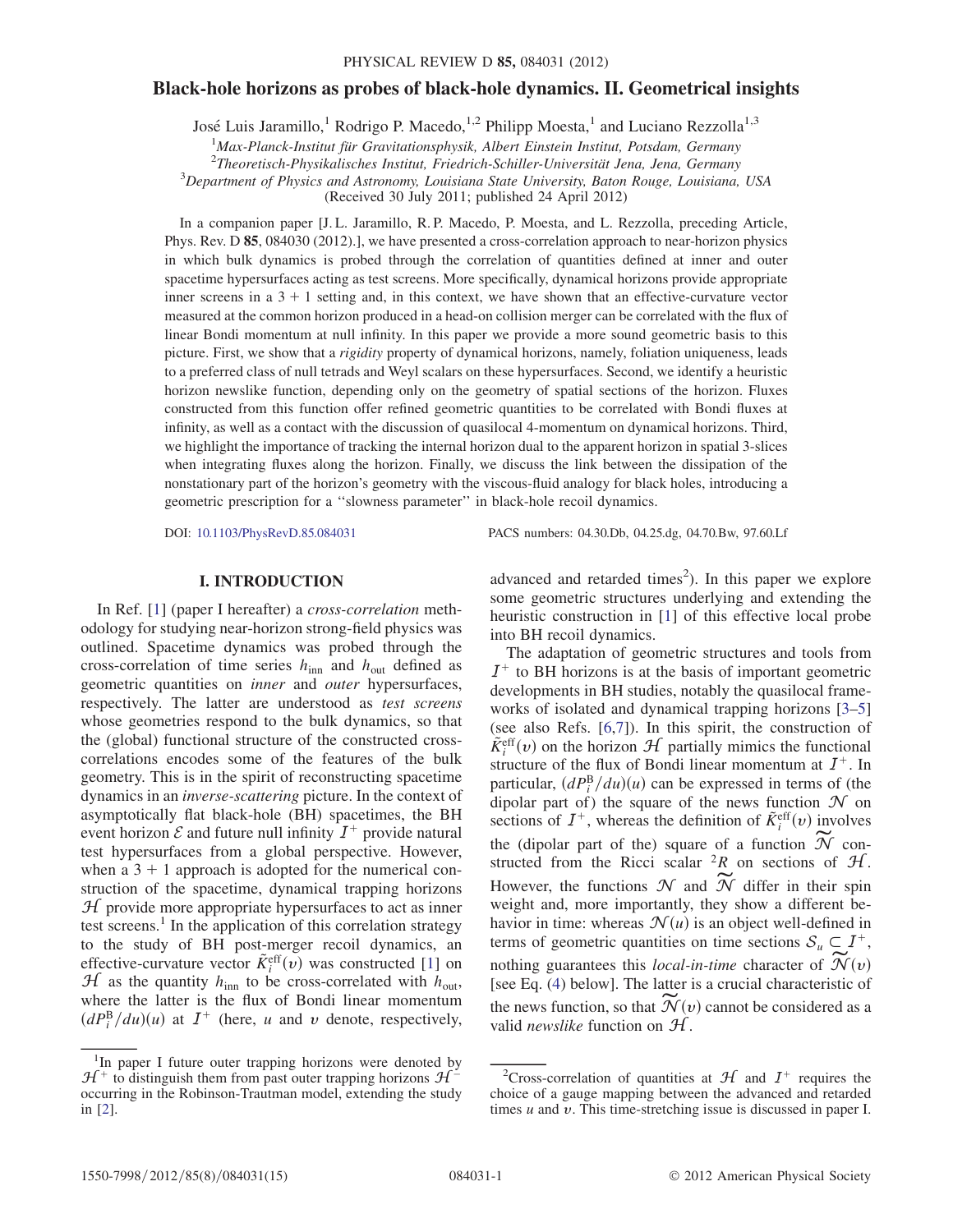These structural differences suggest that, in spite of the success of  $\tilde{K}^{\text{eff}}_i$  in capturing effectively (at the horizon) some qualitative aspects of the flux of Bondi linear momentum (at null infinity), a deeper geometric insight into the dynamics of  $H$  can provide hints for a *refined* correlation treatment. In this context, the specific goals in this paper are: i) to justify the role of  $\tilde{K}_i^{\text{eff}}$  as an *effective* quantity to be correlated to  $(dP_i^B/du)$ , suggesting candi-<br>dates offering a refined version; ii) to explore the introducdates offering a refined version; ii) to explore the introduction of a valid newslike function on  $H$ , only depending on the geometry of sections  $\mathcal{S}_v \subset \mathcal{H}$ ; iii) to establish a link between the cross-correlation approach in [[1\]](#page-14-0) and other approaches to the study of the BH recoil based on quasilocal momentum.

The paper is organized as follows. Section [II](#page-1-0) introduces the basic elements on the inner screen  $H$  geometry and revisits the effective-curvature vector of paper I. Aiming at understanding the dynamics of the latter, a geometric system governing the evolution of the intrinsic curvature along the horizon  $H$  is discussed, making apparent the key driving role of the Weyl tensor. In Sec. [III](#page-4-0) some fundamental results on dynamical horizons are discussed, in particular, a rigidity structure enabling a preferred choice of null tetrad on  $H$ . Proper contractions of the latter with the Weyl tensor lead in Sec. [IV](#page-5-0) to newslike functions and associated *Bondi-like fluxes* on  $H$  providing refined quantities on the horizon to be correlated with Bondi fluxes at  $I^+$ , as well as making contact with quasilocal approaches to BH linear momentum. In Sec. [V](#page-8-0) our geometric discussion is related to the viscous-fluid analogy of BH horizons, providing, in particular, a geometric prescription for the *slowness parameter P* in [\[8\]](#page-14-6). Conclusions are presented in Sec. [VI.](#page-10-0) Finally a first appendix gathers the geometric notions in the text, whereas a second appendix emphasizes the physical relevance of internal horizons when computing fluxes along  $H$ . We use a spacetime signature  $(-, +, +, +)$ , with abstract index notation (first<br>letters a b c in Latin alphabet) and Latin midalphabet letters,  $a, b, c \ldots$ , in Latin alphabet) and Latin midalphabet indices,  $i, j, k, \ldots$ , for spacelike vectors. We also employ the standard convention for the summation over repeated indices. All the quantities are expressed in a system of units in which  $c = G = 1$ .

# <span id="page-1-0"></span>II. GEOMETRIC EVOLUTION SYSTEM ON THE HORIZON: THE ROLE OF THE WEYL TENSOR

#### A. The inner screen  $H$

<span id="page-1-4"></span>Let us consider a BH spacetime  $(\mathcal{M}, g_{ab})$ , with associated Levi-Civita connection  $\nabla_a$ , endowed with a 3 + 1 spacelike foliation  $\{\Sigma_t\}$ . Let us consider an *inner* hypersurface  $H$ , to be later identified with the BH horizon, such that the intersection of the slices  $\Sigma_t$  with the world tube  $H$  defines the foliation of  $H$  by closed spacelike surfaces  $\{S_t\}$ . We consider an evolution vector  $h^a$  along  $\mathcal{H}$ , characterized as that vector tangent to  $\mathcal{H}$  and normal to the slices  $\{S_t\}$  that transports the slice  $S_t$  onto the slice  $S_{t+\delta t}$ . The normal plane at each point of  $S_t$  can be spanned in terms of the *outgoing* null vector  $\ell^a$  and the *ingoing* vector  $k^a$ , chosen to satisfy  $\ell^a k_a = -1$ . Directions of  $\ell^a$ <br>and  $k^a$  are fixed, though a rescaling freedom remains (see and  $k^a$  are fixed, though a rescaling freedom remains (see Fig. [1\)](#page-1-1). In particular, and without loss of generality in our context, we can write [\[9\]](#page-14-7)

$$
h^a = \ell^a - Ck^a,\tag{1}
$$

<span id="page-1-2"></span>so that  $h^a h_a = 2C$ . Therefore:  $h^a$  is, respectively, spacelike if  $C > 0$ , null if  $C = 0$ , and timelike if  $C < 0$ .

Regarding the intrinsic geometry on  $S_t$ , the induced metric is denoted by  $q_{ab}$ , its Levi-Civita connection by  ${}^{2}D_a$  and the corresponding Ricci curvature scalar by  ${}^{2}R$ . The area form is  ${}^2 \epsilon = \sqrt{q} dx^1 \wedge dx^2$  and we will denote the area measure as  $d\theta = \sqrt{q} dx^1$ . The infinitesimal evolution area measure as  $dA = \sqrt{q}d^2x$ . The infinitesimal evolution<br>of the intrinsic geometry along  $H$  i.e., the evolution of the of the intrinsic geometry along  $H$ , i.e., the evolution of the induced geometry  $q_{ab}$  along  $h^a$ , defines the *deformation* tensor  $\Theta_{ab}^{(h)}$  [cf. Eq. [\(A3](#page-11-0)) in Appendix [A\]](#page-11-1)

$$
\Theta_{ab}^{(h)} \equiv \frac{1}{2} \delta_h q_{ab} = \sigma_{ab}^{(h)} + \frac{1}{2} \theta^{(h)} q_{ab}, \tag{2}
$$

<span id="page-1-3"></span>where the trace  $\theta^{(h)} = \Theta_{ab}^{(h)} q^{ab}$ , referred to as the *expansion* along  $h^a$  measures the infinitesimal evolution of the sion along  $h^a$ , measures the infinitesimal evolution of the  $S_t$  element of area along  $H$ , whereas the traceless shear  $\sigma_{ab}^{(h)}$  controls the deformations of the induced metric (see Eq. [\(A6\)](#page-11-2) in Appendix [A\)](#page-11-1). Here  $\delta_h$  can be identified with the projection on  $H$  of the Lie derivative  $\mathcal{L}_h$  [see Eq. ([A2\)](#page-11-3) and the remark after Eq. ([A9\)](#page-11-4)]. Before reviewing the

<span id="page-1-1"></span>

FIG. 1 (color online). World tube  $H$  foliated by closed spacelike surfaces  $\{S_t\}$  as the result of a 3 + 1 spacelike foliation  $\{\Sigma_t\}$ . The evolution vector  $h^a$  (tangent to  $\mathcal{H}$  and normal to  $\{\mathcal{S}_t\}$ ) transports the slice  $S_t$  to  $S_{t+\delta t}$ . The normal plane at each point of  $S_t$  can be spanned by the outgoing and ingoing null normal vectors  $\ell^a$  and  $k^a$  or by  $n^a$ , the unit timelike normal to  $\Sigma_t$ , and  $s^a$ , the spacelike outgoing normal to  $S_t$  and tangent to  $\sum_t$ (cf. Appendix [A](#page-11-1)).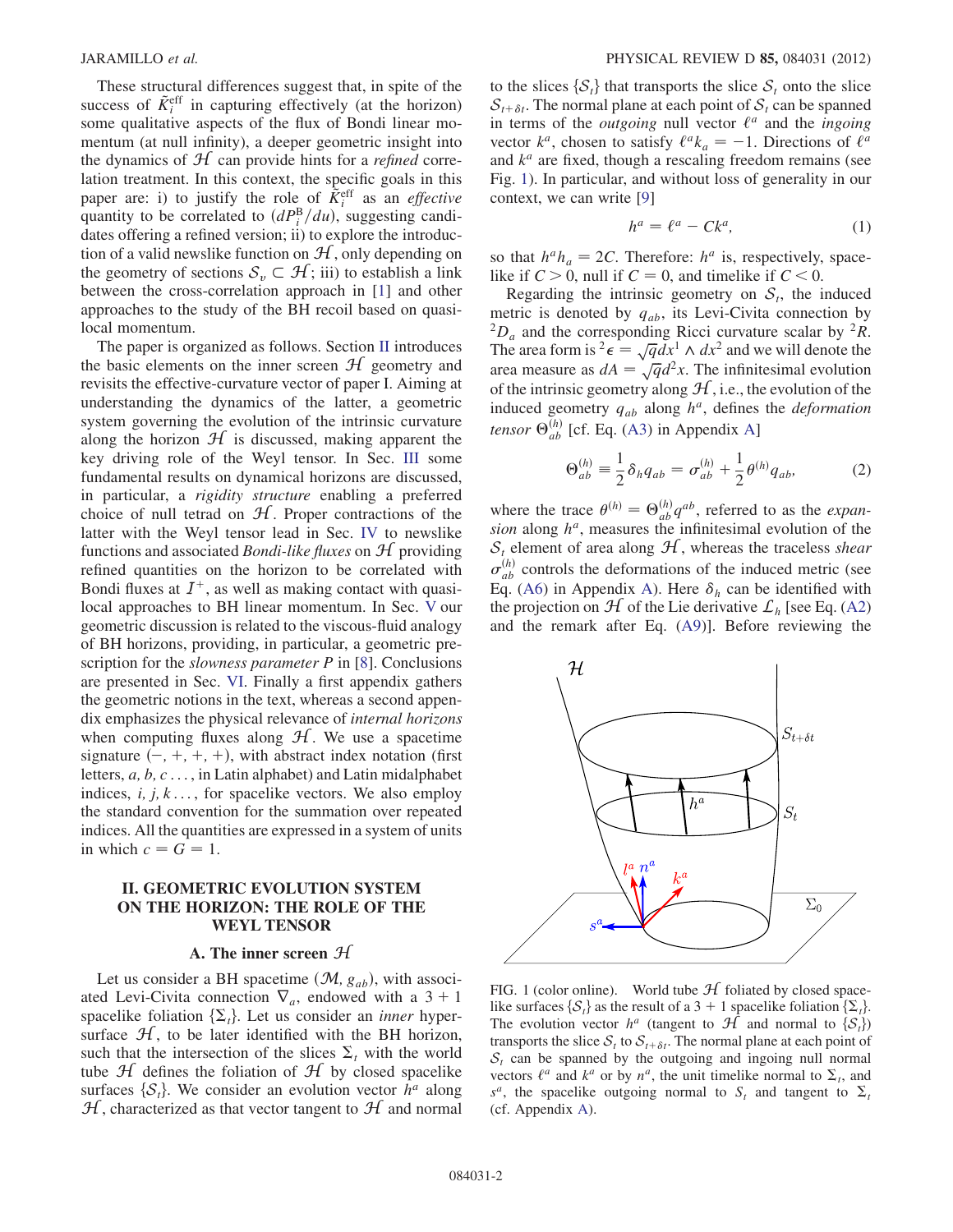effective-curvature vector  $\tilde{K}_i^{\text{eff}}$ , let us discuss the time parametrization of H.

We recall that jumps of apparent horizons (AHs) are generic in  $3 + 1$  evolutions of BH spacetimes. The dynamical trapping horizon framework offers a spacetime insight into this behavior by understanding the jumps as corresponding to marginally trapped sections of a (single) hypersurface bending in spacetime, but multiply foliated by spatial hypersurfaces in the 3 + 1 foliation  $\{\Sigma_t\}$ [\[10–](#page-14-8)[14\]](#page-14-9). In the particular case of binary BH mergers this picture predicts, after the moment of its first appearance, the splitting of the common AH into two horizons: a growing external common horizon and a shrinking internal common horizon [[12](#page-14-10),[14](#page-14-9)]. It is standard to track the evolution of the external common horizon, the proper AH, but to regard the internal common horizon as physically irrelevant. In Appendix [B](#page-13-0) we stress however the relevance of the internal horizon in the context of the calculation of physical fluxes into the black-hole singularity.

In Fig. [2](#page-2-1) we illustrate this picture in a simplified (spherically symmetric) collapse scenario that retains the relevant features of the discussion. On one side, the relevant outer screen boundary (namely, null infinity  $I^+$ ) is parametrized by the retarded time  $u$ , something explicitly employed in the expression of the flux of Bondi momentum in Eqs. [\(33\)](#page-8-1) and [\(34\)](#page-8-2) of paper I. On the other side, from the  $3 + 1$ 

<span id="page-2-1"></span>

FIG. 2 (color online). Carter-Penrose diagram (corresponding, for simplicity, to a generic spherically symmetric collapse) illustrating the time parametrization of the outer and inner screens. The outer boundary given by  $I^+$  is properly parametrized by the retarded time  $u$ , whereas an advanced time  $v$  runs along inner boundaries, in particular, the dynamical horizon  $H$ . Given a 3 + 1 foliation  $\{\Sigma_t\}$ ,  $t_c$  denotes the time t at which the horizon first appears. For  $t > t_c$ ,  $\Sigma_t$  slices intersect multiply the hypersurface  $H$ , giving rise to internal and external horizons. On the contrary, the advanced coordinate  $\nu$  provides a good parametrization of  $H$  from an initial  $v > v_0$ .

perspective, the moment  $t_c$  of first appearance of the (common) horizon corresponds to the coordinate time  $t$ at which the 3 + 1 foliation  $\{\Sigma_t\}$  firstly intersects the dynamical horizon  $\mathcal{H}$ . For  $t > t_c$ ,  $\Sigma_t$  slices intersect twice (multiply, in the generic case) the hypersurface  $\mathcal{H}$  giving rise to the external and internal common horizons (cf.  $H$ in Fig. [2\)](#page-2-1). Therefore, the time function  $t$  is not a good parameter for the whole dynamical horizon  $H$ . An appropriate parametrization of this hypersurface  $\mathcal H$  is given in terms of an advanced time, such as  $v$ , parametrizing past null infinity  $I^-$ . More precisely, (for a spacelike worldtube portion of  $\mathcal{H}$ ) we can label sections of  $\mathcal{H}$  by an advanced time  $\nu$  starting from an initial value  $\nu_0$  corresponding to the first  $v =$  const null hypersurface hitting the spacetime singularity, i.e.,  $\mathcal{H} = \bigcup_{v \ge v_0} \mathcal{S}_v$ .

# **B.** Effective-curvature vector  $\tilde{K}_i^{\text{eff}}$

In paper I the effective-curvature vector  $\tilde{K}^{\text{eff}}_i$  was introduced using the parametrization of  $H$  by the time function t associated with the spacetime  $3 + 1$  slicing. In particular,  $\tilde{K}^{\text{eff}}_t(t)$  was defined only on the external part of the horizon  $H$  for  $t \geq t$ . We can now extend the definition of  $\tilde{K}^{\text{eff}}$  to  $\mathcal{H}$ , for  $t \geq t_c$ . We can now extend the definition of  $\tilde{K}^{\text{eff}}_t$  to the whole horizon  $\mathcal{H}$  (more precisely to a spacelike the whole horizon  $H$  (more precisely, to a spacelike world-tube portion of it) by making use of its parametrization by the advanced time v adapted to the  $3 + 1$  slicing of H. Given a section  $S_v \subset H$ , we consider a vector  $\xi^i$ transverse to it (i.e., generically not tangent to  $S_v$ ) and tangent to the 3-slice  $\Sigma_t$  that intersects  $\mathcal{H}$  at  $\mathcal{S}_v$  (i.e.,  $\mathcal{S}_v = \mathcal{H} \cap \Sigma$ .) Then the component  $\tilde{\mathcal{K}}^{\text{eff}}[\xi](u)$  is expressed as  $\mathcal{H} \cap \Sigma_t$ ). Then, the component  $\tilde{K}^{\text{eff}}[\xi](v)$  is expressed as<sup>3</sup>

$$
\tilde{K}^{\text{eff}}[\xi](v) \propto -\oint_{\mathcal{S}_v} (\xi^i s_i) (\widetilde{\mathcal{N}}(v))^2 dA,\tag{3}
$$

<span id="page-2-3"></span><span id="page-2-0"></span>where  $s_i$  is the spacelike normal to  $S_v$  and tangent to  $\Sigma_t$ , and

$$
\widetilde{\mathcal{N}}(v) \equiv \int_{v_0}^{v} {}^2R(v')dv' + \widetilde{\mathcal{N}}_{v_0}, \tag{4}
$$

where <sup>2</sup>R is the Ricci curvature scalar on  $(S_v, q_{ab})$  and  $\widetilde{\mathcal{N}}_{v_0}$  is an initial function to be fixed. As commented above, in spite of the formal similarity with the news function  $\mathcal{N}(u)$  at  $I^+$  [cf. Eq. ([34](#page-8-2)) in paper I], definition [\(4\)](#page-2-0) does not guarantee the local-in-time character of  $\mathcal{N}(v)$ since it is expressed in terms of a time integral on the past history.

In order to study the dynamics of  $\tilde{K}_{i}^{\text{eff}}$ , we consider the evolution of the Ricci scalar curvature  ${}^{2}R$  along the world tube  $H$ . In terms of the elements introduced above, the evolution of the Ricci scalar curvature  ${}^{2}R$  along  $h^a$  has the form

<span id="page-2-2"></span>
$$
\delta_h{}^2 R = -\theta^{(h)}{}^2 R + 2\,{}^2 D^{a}{}^2 D^b \sigma^{(h)}_{ab} - {}^2 \Delta \theta^{(h)}, \quad (5)
$$

<sup>&</sup>lt;sup>3</sup>For avoiding the introduction of lapse functions related to different parametrizations of  $H$ , we postpone the fixing of the coefficient to Sec. [IV.](#page-5-0) We note that a global constant factor is irrelevant for cross-correlations.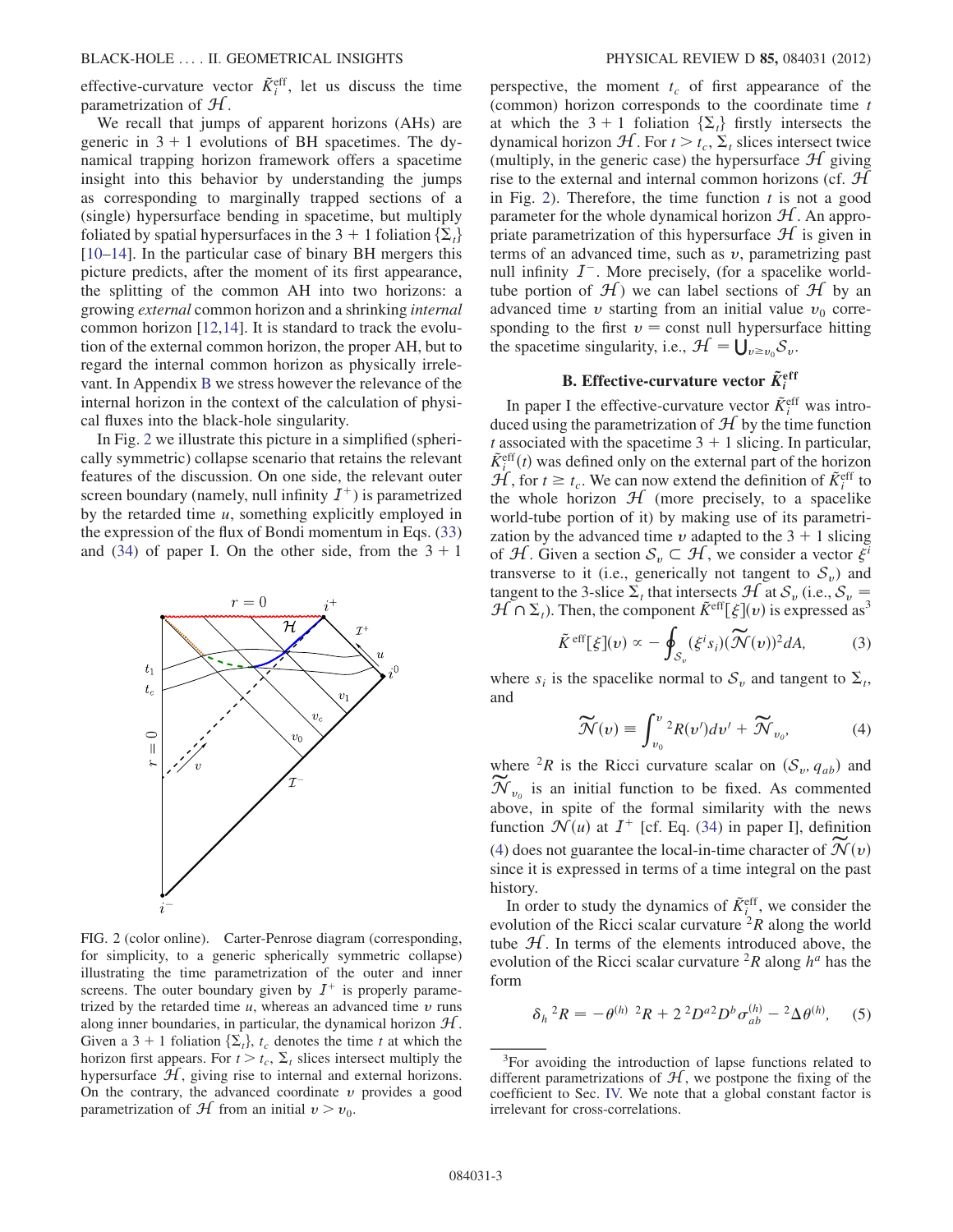where  ${}^{2}\Delta = q^{ab}D_{a}{}^{2}D_{b}$  denotes the Laplacian on  $S_{t}$ .<br>Expression (5) is a fundamental one in our work and it Expression [\(5](#page-2-2)) is a fundamental one in our work and it applies to *any* hypersurface  $H$  foliated by closed surfaces  $S_t$ . Contact with BHs is made when  $H$  is taken as the spacetime event horizon or as the dynamical horizon associated with the foliation  $\{\Sigma_t\}$ .

#### C. Geometry evolution on BH horizons

<span id="page-3-3"></span>We briefly recall the notions of BH horizon relevant here and refer to Appendix [A](#page-11-1) for a systematic presentation of the notation. First, the event horizon (EH)  $\mathcal E$  is the boundary of the spacetime region from which no signal can be sent to  $I^+$ , i.e., the region in M not contained in the causal past  $J^-(I^+)$  of  $I^+$ . The EH is a null hypersurface, char-<br>acterized as  $\mathcal{E} = \partial I^-(I^+) \cap \mathcal{M}$ . Second, a dynamical hoacterized as  $\mathcal{E} = \partial J^{-}(I^{+}) \cap \mathcal{M}$ . Second, a dynamical ho-<br>rizon (DH) or (dynamical) future outer tranning horizon rizon (DH) or (dynamical) future outer trapping horizon  $H$  is a quasilocal model for the BH horizon based on the notion of a world tube of AHs. More specifically, a future outer trapping horizon  $H$  is a hypersurface that can be foliated by marginally (outer) trapped surfaces  $S_t$ , i.e.,  $\mathcal{H} = \bigcup_{t \in \mathbb{R}} \mathcal{S}_t$  with outgoing expansion  $\theta^{(\ell)} = 0$  on  $\mathcal{S}_t$ , estisfying: i) a future condition  $\theta^{(k)} < 0$  and ii) an outgr satisfying: i) a *future* condition  $\theta^{(k)}$  < 0, and ii) an *outer condition*  $\delta_k \theta^{(\ell)} < 0$ . In the dynamical regime, i.e., when matter and/or radiation cross the horizon (namely when  $\delta_{\ell}\theta^{(\ell)} \neq 0$ , the outer condition is equivalent to the condition that  $H$  is spacelike [[15](#page-14-11)].<sup>4</sup> Therefore, for dynamical trapping horizons we have  $C > 0$  in Eq. [\(1](#page-1-2)) [cf. discussion after Eq. [\(A12\)](#page-12-0)].

For both EHs and DHs, an important area theorem holds:  $\delta_h A = \oint_{\mathcal{S}_t} \theta^{(h)} dA > 0$ . In the case of an EH, Hawking's area theorem [[17](#page-14-12),[18](#page-14-13)] guarantees the growth of the area, whereas in the case of a DH, the positivity of  $\delta_h A =$ like character  $(C > 0)$  together with the future condition  $-\oint_{\mathcal{S}_t} C\theta^{(k)} dA$  [cf. Eq. ([A11\)](#page-12-1)] is guaranteed by its space- $\theta^{(k)}$  < 0.

We make now contact with Eq.  $(5)$  $(5)$  $(5)$  and interpret the elements that determine the dynamics of  ${}^{2}R$ . The growth of the area of a BH horizon guarantees the (average) positivity of  $\theta^{(h)}$ . This offers a qualitative understanding of the dynamical decay of  ${}^{2}R$ : the first term in the right-hand side drives an exponential-like decay of the Ricci scalar curvature. More precisely, nonequilibrium deformations of the Ricci scalar curvature  ${}^{2}R$  in BH horizons decay exponentially as long as the horizon grows in area. Regarding the elliptic operators acting on the shear and the expansion [second and third terms in the right-hand side of Eq. ([5](#page-2-2))] they provide dissipative terms smoothing the evolution of  ${}^{2}R$ . Indeed, in Sec. [V](#page-8-0) we will review a viscosity interpretation of  $\theta^{(h)}$  and  $\sigma_{ab}^{(h)}$ , in particular, associating with them respective decay and oscillation time scales of the horizon geometry.

# 1. Complete evolution system driving  ${}^{2}R$

A further understanding of Eq. [\(5\)](#page-2-2) requires a control of the dynamics of the shear  $\sigma_{ab}^{(h)}$ , of the expansion  $\theta^{(h)}$  and of the induced metric  $q_{ab}$ , the latter controlling the elliptic operators  ${}^{2}D^{a}{}^{2}D^{b}$  and  ${}^{2}\Delta$ . Therefore, we need evolution equations determining  $\delta_h q_{ab}$ ,  $\delta_h \theta^{(h)}$  and  $\delta_h \sigma_{ab}^{(h)}$ :

- (i)  $\delta_h q_{ab}$ : definition of the deformation tensor. The evolution of  $q_{ab}$  is dictated by  $\sigma_{ab}^{(h)}$  and  $\theta^{(h)}$  $[cf. Eq. (2)].$  $[cf. Eq. (2)].$  $[cf. Eq. (2)].$
- (ii)  $\delta_h \theta^{(h)}$ : focusing or Raychadhuri-like equation. The evolution of  $\theta^{(h)}$  involves the Ricci tensor  $R_{ab}$ , i.e., the ''trace part'' of the spacetime Riemann tensor  $R^{a}{}_{bcd}$ , thus introducing the stress-energy tensor  $T_{ab}$ through Einstein equations.
- (iii)  $\delta_h \sigma_{ab}^{(h)}$ : *tidal equation*. The evolution of  $\sigma_{ab}^{(h)}$  is driven by the Weyl tensor  $C^a{}_{bcd}$ , i.e., the traceless part of the spacetime Riemann tensor, thus involving dynamical gravitational degrees of freedom but not directly the Einstein equations.

The structural feature that we want to underline about these equations is shared by evolution systems on EHs and DHs, although the explicit form of the equations differ in both cases. More specifically, whereas for EHs the evolution equations for <sup>2</sup>R,  $q_{ab}$ ,  $\theta^{(h)}$  and  $\sigma_{ab}^{(h)}$  form a "closed" evolution system, in the DH case additional geometric objects (requiring further evolution equations) are brought about through the evolution equations  $\delta_h q_{ab}$ ,  $\delta_h \theta^{(h)}$  and  $\delta_h \sigma_{ab}^{(h)}$ . Moreover, an explicit dependence on the function C, related to the choice of  $3 + 1$  slicing as discussed later [cf. Eq. [\(13\)](#page-5-1)], is involved in the DH case. For these reasons, and for simplicity, in the rest of this subsection we restrict our discussion to the case of an EH, indicating that the main qualitative conclusion also holds for DHs, whose details will be addressed elsewhere.

The EH  $\mathcal E$  is a null hypersurface generated by the evolution vector  $h^a$ , a null vector in this case:  $h^a = \ell^a$ . The null generator  $\ell^a$  satisfies a pregeodesic equation  $\ell^{c}\nabla_{c}\ell^{a} = \kappa^{(\ell)}\ell^{a}$  [see Eq. [\(A9](#page-11-4)) for the expression of the nonnonaffinity parameter  $\kappa^{(\ell)}$ ]. Choosing an affine reparametrization such that  $\ell^a$  is geodesic, i.e.,  $\kappa^{(\ell)} = 0$ , the evolution equations for <sup>2</sup>R,  $q_{ab}$ ,  $\sigma_{ab}^{(h)}$  and  $\theta^{(h)}$  close the evolution system

<span id="page-3-2"></span>
$$
\delta_{\ell}^2 R = -\theta^{(\ell)}^2 R + 2^2 D^{a2} D^b \sigma_{ab}^{(\ell)} - 2\Delta \theta^{(\ell)}, \quad (6)
$$

$$
\delta_{\ell}q_{ab} = 2\sigma_{ab}^{(\ell)} + \theta^{(\ell)}q_{ab},\tag{7}
$$

<span id="page-3-1"></span>
$$
\delta_{\ell}\theta^{(\ell)} = -\frac{1}{2}(\theta^{(\ell)})^2 - \sigma_{ab}^{(\ell)}\sigma^{(\ell)ab} - 8\pi T_{ab}\ell^a\ell^b, \qquad (8)
$$

$$
\delta_{\ell}\sigma_{ab}^{(\ell)} = \sigma_{cd}^{(\ell)}\sigma^{(\ell)cd}q_{ab} - q^c{}_a q^d{}_b C_{lcfd} \ell^l \ell^f. \tag{9}
$$

<span id="page-3-0"></span>Once initial conditions are prescribed, the only remaining information needed to close the system are the matter term

<sup>&</sup>lt;sup>4</sup>This property actually substitutes the outer condition in the DH characterization [[4](#page-14-14),[16](#page-14-15)] of quasilocal horizons.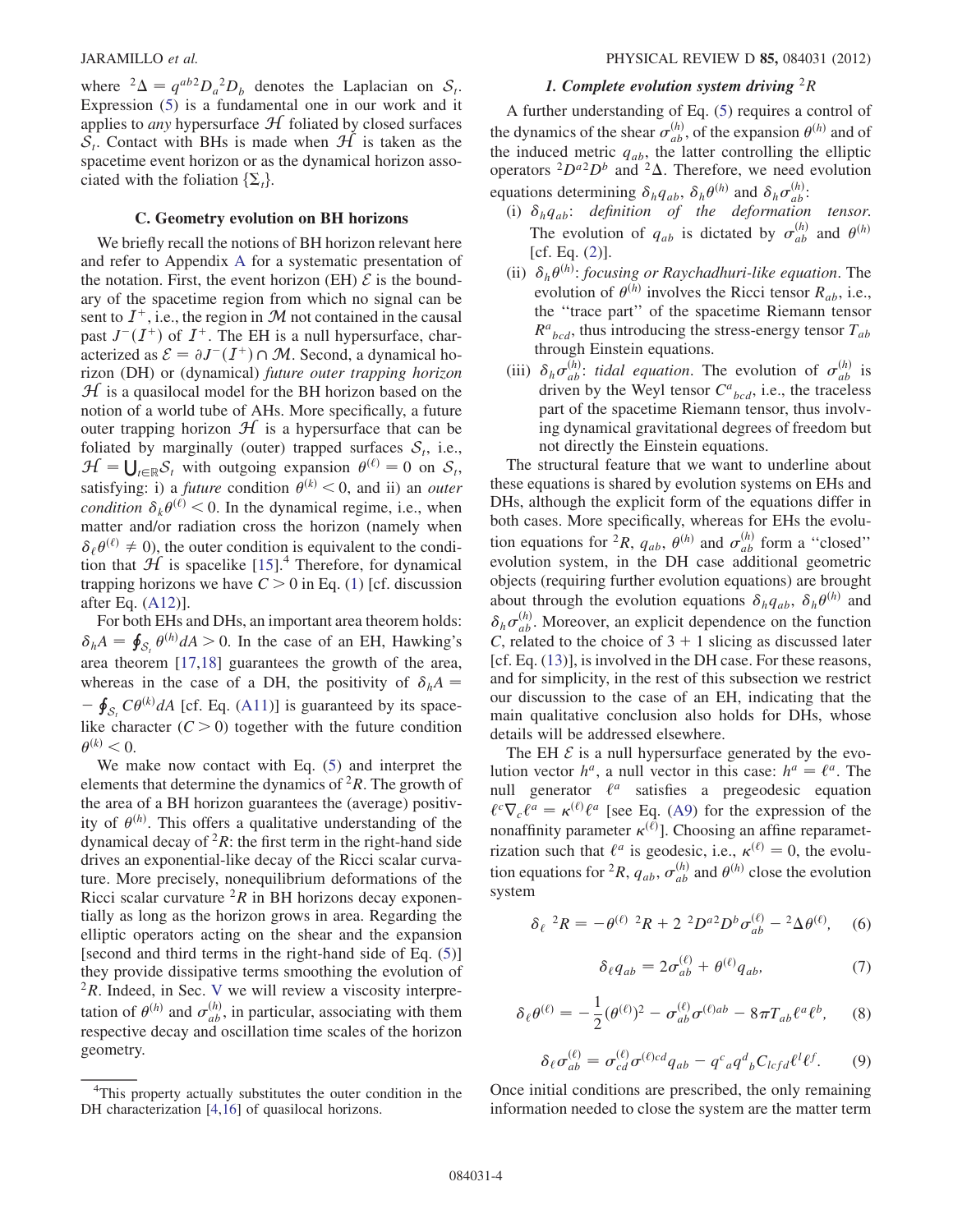$T_{ab}\ell^a\ell^b$  in the focusing equation and  $q^c_{\ a}q^d_{\ b}C_{lcfd}\ell^l\ell^f$  in the tidal equation. Using a null tetrad  $(\ell^a, k^a, m^a, \bar{m}^a)$  (see Appendix [A\)](#page-11-1) they can be expressed in terms of Ricci and Weyl scalars:  $8\pi T_{ab}\ell^a\ell^b = R_{ab}\ell^a\ell^b = 2\Phi_{00}$  and  $q^c_{\ \ a}q^d_{\ \ b}C_{lcfd}\ell^l\ell^f = \Psi_0\bar{m}_a\bar{m}_b + \bar{\Psi}_0m_a m_b$ . The complex<br>Weyl scalar W, and the Ricci scalar  $\Phi_0$  drive the evolution Weyl scalar  $\Psi_0$  and the Ricci scalar  $\Phi_{00}$  drive the evolution of the geometric system  $(6)$  $(6)$  $(6)$ – $(9)$  on the horizon. Being determined in terms of the bulk dynamics ( $\Psi_0$  relates to the near-horizon dynamical tidal fields and incoming gravitational radiation, whereas  $\Phi_{00}$  accounts for the matter fields), fields  $\Psi_0$  and  $\Phi_{00}$  act as *external forces* providing (modulo initial conditions) all the relevant dynamical information for system  $(6)$  $(6)$ – $(9)$  $(9)$  on  $\mathcal{E}$ .

In the DH case, although the evolution system is more complex, the qualitative conclusions reached here remain unchanged. More specifically, the differential system on  $\mathcal H$  governing the evolution of <sup>2</sup>R is also driven by external forces given by a particular combination of Weyl and Ricci scalars.

In the present cross-correlation approach, these dynamical considerations strongly support  $\Psi_0$  as a natural building block in the construction<sup>6</sup> of the quantity  $h_{\text{inn}}(v)$  at  $\mathcal{H}$ , to be correlated in vacuum to  $dP_i^{\rm B}/du$  at  $I^+$ . This is hardly surprising, given the dual nature of  $\Psi_0$  and  $\Psi_4$  on inner and outer boundaries, respectively.

Particularly relevant are the following remarks. First, in the presence of matter, the scalar  $\Phi_{00}$  plays a role formally analogous to that of  $\Psi_0$ . Therefore, in the general case, it makes sense to consider  $\Phi_{00}$  on an equal footing as  $\Psi_0$  in the construction of  $h_{\text{inn}}(v)$ . Second, Eq. ([6](#page-3-0)) is completely driven by the rest of the system, without back-reacting on it. For this reason, although  $\Psi_0$  (and  $\Phi_{00}$ ) encodes the information determining the dynamics on the horizon, at the same time the evolution of  ${}^{2}R$  is sensitive to all relevant dynamical degrees of freedom, providing an averaged response. This justifies the crucial role of  ${}^{2}R$  in the construction of the effective  $\tilde{K}^{\text{eff}}_i$  in paper I.

A serious drawback for the use of  $\Psi_0$  and  $\Phi_{00}$  in the construction of a quantity  $h_{\text{inn}}(v)$  at  $\mathcal{H}$  is their dependence on the rescaling freedom of the null normal  $\ell^a$  by an arbitrary function on  $S$ . We address this point in the following section.

## III. FUNDAMENTAL RESULTS ON DYNAMICAL HORIZONS

<span id="page-4-0"></span>The introduction of a preferred null tetrad on the horizon requires some kind of rigid structure. We argue here that DHs provide such a structure. We first review two fundamental geometric results about DHs:

- (a) Result 1 (DH foliation uniqueness) [[19](#page-14-16)]: Given a DH  $\mathcal{H}$ , the foliation  $\{\mathcal{S}_t\}$  by marginally trapped surfaces is unique.
- (b) Result 2 (DH existence) [[20](#page-14-17),[21](#page-14-18)]: Given a strictly stably outermost marginally trapped surface  $S_0$  in a Cauchy hypersurface  $\Sigma_0$ , for each 3 + 1 spacetime foliation  $\{\Sigma_t\}$  containing  $\Sigma_0$  there exists a unique DH  $H$  containing  $S_0$  and sliced by marginally trapped surfaces  $\{S_t\}$  such that  $S_t \subset \Sigma_t$ .

These results have the following important implications:

- (i) The evolution vector  $h^a$  is completely fixed on a DH (up to time reparametrization). By Result 1 any other evolution vector  $h^{a}$  does not transport marginally trapped surfaces into marginally trapped surfaces.
- (ii) The evolution of an AH into a DH is nonunique. Let us consider an initial AH  $S_0 \subset \Sigma_0$  and two different  $3 + 1$  slicings  $\{\sum_{t_1}\}$  and  $\{\sum_{t_2}\}$ , compatible with  $\Sigma_0$ .<br>From Besult 2 there exist DHs  $H = 11$  S and From Result 2 there exist DHs  $\mathcal{H}_1 = \bigcup_{t_1} S_{t_1}$  and  $\mathcal{H}_2 = \bigcup_{s \in \mathcal{S}} S_{s}$  with  $S_s = \mathcal{H}_1 \cap S_{s}$  and  $S_s = \bigcup_{s \in \mathcal{S}} S_{s}$  $\mathcal{H}_2 = \bigcup_{t_2} \mathcal{S}_{t_2}$ , with  $\mathcal{S}_{t_1} = \mathcal{H}_1 \cap \Sigma_{t_1}$  and  $\mathcal{S}_{t_2} = \mathcal{H}_1 \cap \Sigma$  marginally trapped surfaces. Let us con- $\mathcal{H}_2 \cap \Sigma_t$ , marginally trapped surfaces. Let us consider now the sections of  $\mathcal{H}_1$  by  $\{\Sigma_{t_2}\}\)$ , i.e.,  $S'_{t_2} = \mathcal{H}_2 \cap \Sigma$ , so that  $\mathcal{H}_1 = \prod_{i=1}^{n} S'_{i_i}$  In the generic  $\mathcal{H}_1 \cap \Sigma_{t_2}$ , so that  $\mathcal{H}_1 = \bigcup_{t_2} S'_{t_2}$ . In the generic case, slicings  $\{S' \}$  and  $\{S \}$  of  $\mathcal{H}_2$  are different case, slicings  $\{S'_{t_2}\}$  and  $\{S_{t_1}\}$  of  $\mathcal{H}_1$  are different (deform  $\{S_{t_1}\}$  if needed). Therefore, from Result 1 (deform  $\{\Sigma_{t_2}\}\$ if needed). Therefore, from Result 1,  $S'_{t_2}$  cannot be marginally trapped surfaces. Reasoning by contradiction, we then conclude that  $\mathcal{H}_1$  and  $\mathcal{H}_2$  are different hypersurfaces in  $\mathcal{M}$ , as illustrated in Fig. [3.](#page-4-1)

The two results above establish a fundamental link between DHs and the  $3 + 1$  approach here adopted. We denote (cf. also Appendix [A](#page-11-1)) the unit timelike normal to

<span id="page-4-1"></span>

FIG. 3 (color online). World tubes  $\mathcal{H}_1$  (blue) and  $\mathcal{H}_2$  (red), respectively, associated with two different  $3 + 1$  slicing  $\{\Sigma_{t_1}\}\$ and  $\{\Sigma_{t_1}\}\$ and providing evolutions from a given marginally trapped surface  $S_0$  in an initial Cauchy hypersurface  $\Sigma_0$ . They illustrate the nonunique evolution of AHs into DHs. The foliation  $\{S_{t_1}\}\$  (resp.  $\{S_{t_2}\}\$ ) by marginally trapped surfaces is defined by the intersections of  $\mathcal{H}_1$  with  $\{\Sigma_{t_1}\}\$  (resp.  $\mathcal{H}_2$  and  $\{\sum_{t_1}\}\$ . Note that, from the DH foliation uniqueness Result 1 [\[19\]](#page-14-16), surfaces  $S'_{t_2} = \mathcal{H}_1 \cap \Sigma_{t_2}$  are not (in general) marginally tranned surfaces trapped surfaces.

<sup>&</sup>lt;sup>5</sup>In a DH, the leading term in the external driving force is indeed given by  $\Psi_0$ , but corrections proportional to C also appear.

Constructed as in Eqs. ([3](#page-2-3)) and ([4](#page-2-0)) but substituting <sup>2</sup>R by  $\Psi_0$ .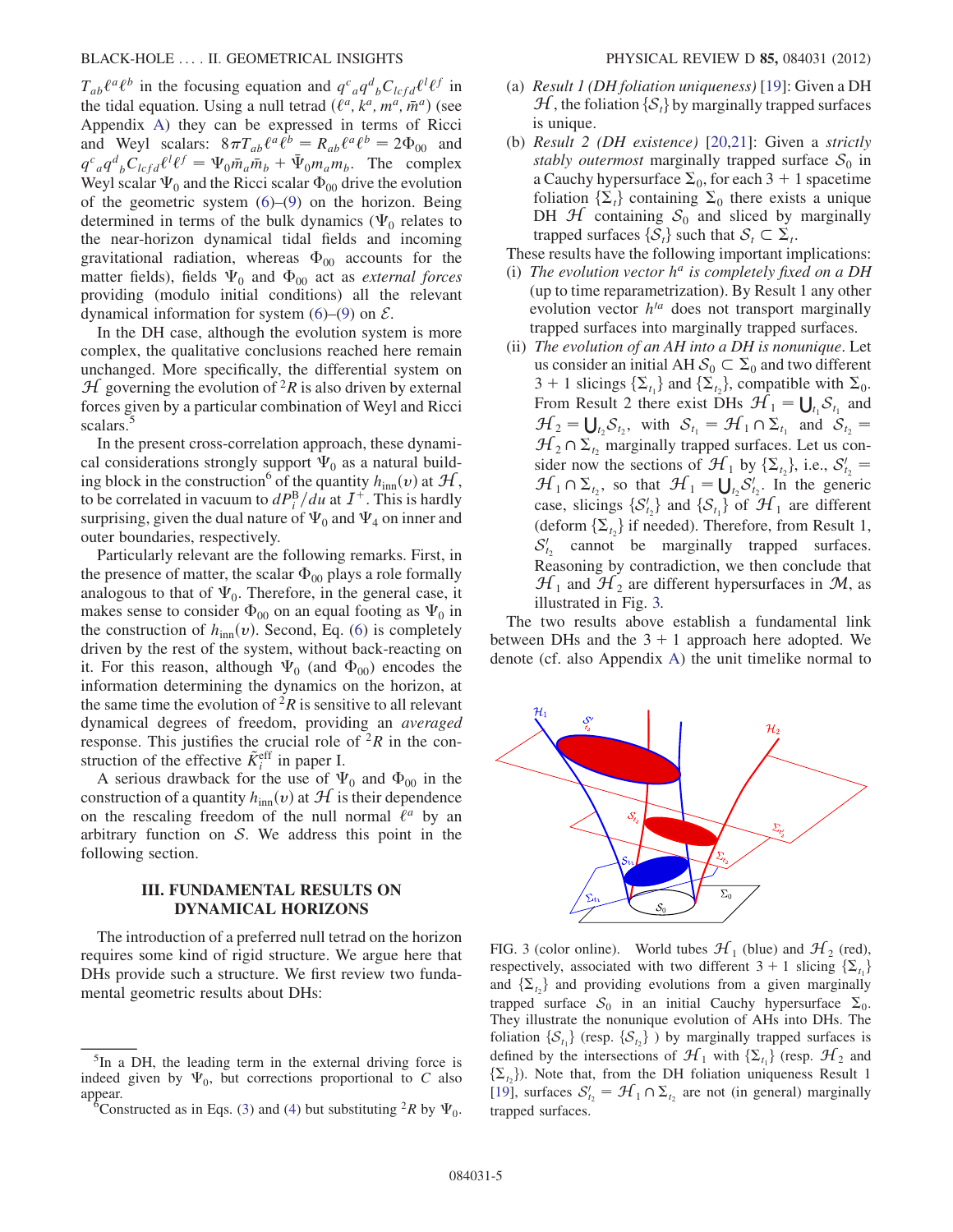slices  $\Sigma_t$  by  $n^a$  and the spacelike (outgoing) normal to  $S_t$ and tangent to  $\Sigma_t$  by s<sup>a</sup> (see Fig. [1](#page-1-1)). We denote by N the lapse associated to the spacetime slicing function  $t$ , i.e.,  $n_a = -N\nabla_a t$ . Given a marginal trapped surface  $S_0$  in an initial slice  $\Sigma_0$  and given a lanse function N let us coninitial slice  $\Sigma_0$ , and given a lapse function N, let us consider the (only) DH  $H$  given by Result 2. Then the unique evolution vector  $h^a$  on  $H$  associated with Result 1 can be written up to a time-dependent rescaling $\alpha$  as

$$
h^a = Nn^a + bs^a,\tag{10}
$$

<span id="page-5-2"></span>where b is a function on  $S_t$  to be determined in terms of N and C [see Eq. ([13](#page-5-1)) below]. Certainly such a decomposition of an evolution vector compatible with a given  $3 + 1$ slicing  $\{\Sigma_t\}$ , in the sense  $h^a \nabla_a t = 1$ , is valid for any hypersurface but, in the case of a DH and due to Result 1, the evolution vector  $h^a$  determined by Eq. ([10\)](#page-5-2) has an intrinsic meaning (up to time reparametrization, which is irrelevant in a cross-correlation approach) as an object on  $H$  not requiring a  $3 + 1$  foliation. On the other hand, Eq. [\(1\)](#page-1-2) provides the expression of vector  $h^a$  in terms of the null normals. More specifically, Eq. [\(1](#page-1-2)) links the scaling of  $\ell^a$ and  $k^a$  to that of  $h^a$  by imposing  $h^a \rightarrow \ell^a$  as the DH is driven to stationarity  $(C \to 0 \Leftrightarrow \delta_{\ell} \theta^{(\ell)} \to 0)$ . Writing the null normals at  $\mathcal{H}$  as  $\ell^a = (f/2)(n^a + s^a)$  and  $k^a =$  $(n^a - s^a)/f$ , for some function f, expressions ([1\)](#page-1-2) and (10) for  $h^a$  lead to [\(10\)](#page-5-2) for  $h^a$  lead to

<span id="page-5-4"></span>
$$
\ell_N^a = \frac{N+b}{2} (n^a + s^a), \qquad k_N^a = \frac{1}{N+b} (n^a - s^a), \tag{11}
$$

<span id="page-5-3"></span>where the subindex N denotes the explicit link of  $H$  to a  $3 + 1$  slicing. In order to determine b, we evaluate the norm of  $h^a$  and note that the function C in Eq. [\(1\)](#page-1-2) is expressed in terms of  $N$  and  $b$  as

$$
C = \frac{1}{2}(b^2 - N^2). \tag{12}
$$

<span id="page-5-1"></span>On the other hand, for a given lapse  $N$ , the trapping horizon  $\delta_h \theta^{(\ell)} = 0$  condition translates into an elliptic equation for  $C$  [cf. Eq. [\(A12](#page-12-0))]

$$
-{}^{2}\Delta C + 2\Omega_c^{(\ell)}{}^{2}D^{c}C - C \left[ -{}^{2}D^{c}\Omega_c^{(\ell)} + \Omega_c^{(\ell)}\Omega^{(\ell)c} - \frac{1}{2} {}^{2}R \right]
$$

$$
= \sigma_{ab}^{(\ell)}\sigma^{(\ell)ab} + 8\pi T_{ab}\tau^a\ell^b.
$$
(13)

Therefore, for a given DH  $\mathcal{H}$  associated with a 3 + 1 slicing with lapse  $N$ , Eqs. [\(13\)](#page-5-1) and [\(12\)](#page-5-3) fix the value of b. Prescription ([11](#page-5-4)) provides then preferred null normals on a DH  $H$  compatible with the foliation defined by N. Completed with the complex null vector  $m^a$  on  $S_t$ , we propose

$$
(\ell_N^a, k_N^a, m^a, \bar{m}^a), \qquad (14)
$$

<span id="page-5-5"></span>as a preferred null tetrad (up to time reparametrization) on a DH. To keep the notation compact, hereafter we will denote the preferred  $\ell_N^a$  and  $k_N^a$  simply as  $\ell^a$  and  $k^a$  and omit the symbol  $N$  from all quantities evaluated in this tetrad. The tetrad ([14](#page-5-5)) then leads to a notion of preferred Weyl (and Ricci) scalars on the horizon  $H$ . In particular,

$$
\Psi_0 = C^a{}_{bcd} \ell_a m^b \ell^c m^d,\tag{15}
$$

$$
\Phi_{00} = \frac{1}{2} R_{ab} \ell^a \ell^b.
$$
 (16)

In summary: we have introduced preferred null normals on a DH  $\mathcal H$  by: i) linking the normalization of  $\ell^a$  to that of  $h^a$ by requiring  $h^a \rightarrow \ell^a$  in stationarity; and ii) fixing the normalization of  $h^a$  (up to a time-dependent function) by the foliation uniqueness result on DHs (Result 1). The latter is the rigid structure needed to fix a preferred null tetrad on  $H$ . In the particular case of constructing  $H$  in an initial value problem approach (Result 2 on DHs), the free time-dependent function is fixed by the lapse  $N$  of the given global foliation  $\{\Sigma_t\}$ .

# <span id="page-5-0"></span>IV. NEWS-LIKE FUNCTIONS AND BONDI-LIKE FLUXES ON A DYNAMICAL HORIZON

#### A. News-like functions: Vacuum case

In Sec. [II](#page-1-0) we have identified the Weyl scalar  $\Psi_0$  as the object that encodes (in vacuum and for  $C = 0$ ) the relevant geometric information on the BH horizon understood as an inner screen. Then in Sec. [III](#page-4-0) we have introduced a preferred scaling for  $\Psi_0$  on DHs. With these elements we can now introduce the following vectorial quantity on  $H$ 

<span id="page-5-6"></span>
$$
\tilde{K}[\xi](v) \equiv -\frac{1}{8\pi} \oint_{\mathcal{S}_v} (\xi^i s_i) |\widetilde{\mathcal{N}}_{\Psi}^{(\ell)}(v)|^2 dA, \qquad (17)
$$

<span id="page-5-7"></span>with

$$
\widetilde{\mathcal{N}}_{\Psi}^{(\ell)}(v) \equiv \int_{v_0}^v \Psi_0(v')dv', \tag{18}
$$

where we make use of an advanced time  $\nu$  parametrizing  $H$  (cf. Sec. [II A](#page-1-4) and Fig. [2](#page-2-1)) and adapted to the  $3 + 1$ slicing at  $\mathcal{H}$  (namely, we choose  $h^a \nabla_a v = 2$  to match the general notation in paper I).

The quantity  $\tilde{K}_i$  could be used as a refined version of  $\tilde{K}_{i}^{\text{eff}}$  for the correlation with  $dP_{i}^{\text{B}}/du$  at  $I^{+}$ . However, whereas  $\tilde{K}_{i}^{\text{eff}}$  is explicitly understood as an *effective* quantity and, consequently, one can relax the requirement on the  $\widetilde{\mathcal{N}}$  constructed out of <sup>2</sup>R in ([4\)](#page-2-0) to behave mathematically as a news function, the situation is different for  $\tilde{K}_i$  in [\(17\)](#page-5-6): the geometric dual nature of  $\Psi_4$  and  $\Psi_0$  would call for a newslike function character for  $\widetilde{\mathcal{N}}_{\Psi}^{(\ell)}$  in [\(18\)](#page-5-7).

Whereas expressions for the flux of Bondi momentum and the news function at  $I^+$  [cf. Eqs ([33](#page-8-1)) and ([34](#page-8-2)) in paper

<sup>&</sup>lt;sup>7</sup>This applies, strictly, to the external part of the horizon discussed in Sec. [II A.](#page-1-4) For the internal part one must reverse the evolution with respect to that defined by the  $3 + 1$  foliation:  $h^a = -Nn^a + bs^a$ . The following discussion goes then through.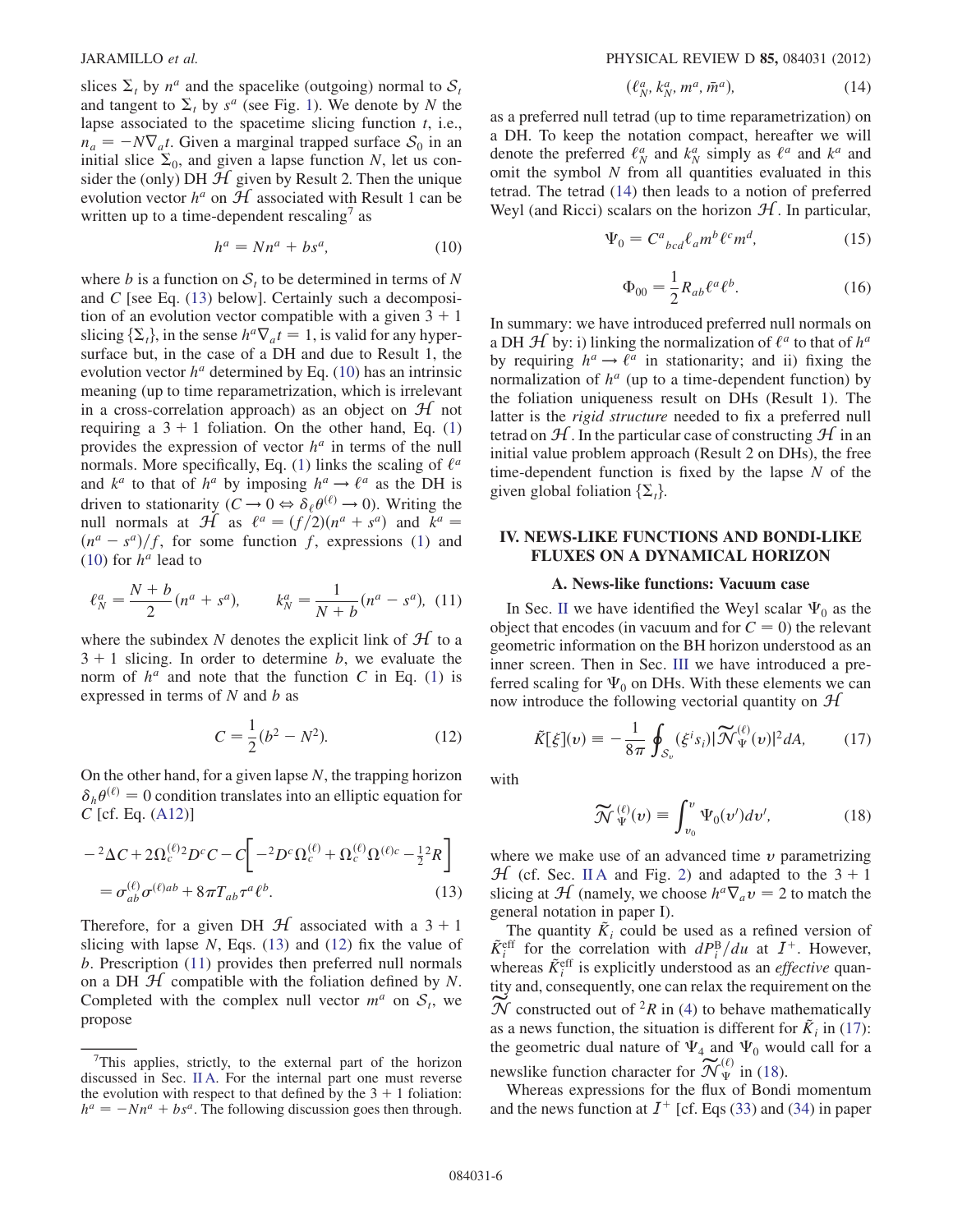I] are valid under the (strong) conditions enforced by asymptotic simplicity at null infinity and in a given Bondi frame, no geometric structure supports the "*a priori*" introduction of quantities  $\tilde{K}_i$  and  $\widetilde{\mathcal{N}}_{\Psi}^{(\ell)}$  on  $\mathcal{H}$ . In particular, the news function  $\mathcal{N}(u)$  is an object well-defined in terms of geometric quantities on sections  $S_u \subset I^+$ , that can be expressed as a time integral [cf. Eq. ([34](#page-8-2)) in paper I] due to the key relation  $\partial_u \mathcal{N} =$  $\Psi_4$  holding for Bondi coordinate systems at  $I^+$ . On the contrary, the quantity  $\widetilde{\mathcal{N}}_{\Psi}^{(\ell)}$  defined by time integration of  $\Psi_0$  is not an object defined in terms of the geometry of a section  $S_v$  (justifying the use of a "tilde"). Such a localin-time behavior is a crucial property to be satisfied by any valid news function. Therefore, one would expect additional terms to  $\Psi_0$  (with vanishing counterparts at  $I^+$ ), contributing in  $\widetilde{\mathcal{N}}_{\Psi}^{(\ell)}$  to build an appropriate newslike function on  $\mathcal{H}$ .

In the absence of a sound geometric news formalism on  $\mathcal{H}$ , we proceed heuristically by modifying  $\widetilde{\mathcal{N}}_{\Psi}^{(\ell)}$  so that it acquires a local-in-time character. Such a property would be guaranteed if the integrand in definition ([18](#page-5-7)) could be expressed as a total derivative in time of some quantity defined on sections  $S_v$ . The scalar  $\Psi_0$  in Eq. ([18](#page-5-7)) does not satisfy this property. However, with this guideline, inspection of [\(9\)](#page-3-1) suggests some of the terms to be added to  $\Psi_0$  [system [\(6](#page-3-0))–[\(9\)](#page-3-1) applies to the EH case] so that they integrate in time to a quantity on  $S_v$ , namely, the shear. Considering first, as an intermediate step, the EH case and using a tensorial rather a complex notation,<sup>8</sup> let us introduce a newslike tensor<sup>9</sup>  $(\mathcal{N}_{\Psi}^{(\ell)})_{ab}$  whose time variation is

$$
(\mathcal{N}_{\Psi}^{(\ell)})_{ab} = \frac{1}{\sqrt{2}} (q^c{}_a q^d{}_b C_{lcfd} \ell^l \ell^f - \sigma_{cd}^{(\ell)} \sigma^{(\ell)cd} q_{ab}), \tag{19}
$$

that is, such that  $(\mathcal{N}_{\Psi}^{(\ell)})_{ab} = -1/\sqrt{2} \delta_{\ell} \sigma_{ab}^{(\ell)}$  (the global feator 1 /  $\sqrt{2}$  is required for the correct coefficient in the factor  $1/\sqrt{2}$  is required for the correct coefficient in the leading-order contribution). Upon time integration in Eq. [\(18\)](#page-5-7) and setting vanishing initial values at early times, this choice leads to

$$
(\mathcal{N}_{\Psi}^{(\ell)})_{ab} = -\frac{1}{\sqrt{2}} \sigma_{ab}^{(\ell)}.
$$
 (20)

If we write

$$
(\mathcal{N}_{\Psi}^{(\ell)})_{ab} = \frac{1}{\sqrt{2}} \int_{v_0}^{v} [q^c{}_a q^d{}_b C_{lcfd} \ell^l \ell^f
$$

$$
- 2(\mathcal{N}_{\Psi}^{(\ell)})_{cd} (\mathcal{N}^{(\ell)})_{\Psi})^{cd} q_{ab}] dv', \quad (21)
$$

and substitute  $(\mathcal{N}_{\Psi}^{(\ell)})_{ab}$  recursively in the right-hand side, we can express the newslike function  $(\mathcal{N}_{\Psi}^{(\ell)})_{ab}$  in terms of  $\Psi$ , so that the lowest-order term is indeed given by of  $\Psi_0$  so that the lowest-order term is indeed given by expression [\(18\)](#page-5-7).

<span id="page-6-1"></span>This identification, in the EH case, of a plausible newslike tensor as the shear along the evolution vector suggests the following specific proposal for the newslike tensor for DHs

$$
\mathcal{N}^{(\mathcal{H})}_{ab} \equiv -\frac{1}{\sqrt{2}} \sigma^{(h)}_{ab}.
$$
 (22)

This proposal has a tentative character. Once we have identified the basics, we postpone a systematic study to a forthcoming work.

#### B. News-like functions: Matter fields

As discussed in Sec. [II](#page-1-0), in system [\(6](#page-3-0))–[\(9\)](#page-3-1) the Ricci scalar  $\Phi_{00}$  plays a role analogous to that of  $\Psi_{0}$ . From this perspective, in the matter case, it is reasonable to define as in [\(18\)](#page-5-7)

$$
\widetilde{\mathcal{N}}_{\Phi}^{(\ell)}(v) \equiv \frac{\alpha_m}{2} \int_{v_0}^v \Phi_{00}(v')dv', \tag{23}
$$

<span id="page-6-2"></span>such that  $\tilde{K}_i$  in [\(17\)](#page-5-6) is rewritten

$$
\tilde{K}[\xi](\nu) = -\frac{1}{8\pi} \oint_{\mathcal{S}_{\nu}} (\xi^i s_i) [\vert \widetilde{\mathcal{N}}_{\Psi}^{(\ell)}(\nu) \vert^2 + (\widetilde{\mathcal{N}}_{\Phi}^{(\ell)}(\nu))^2] dA. \tag{24}
$$

The parameter  $\alpha_m$  is introduced to account for possible different relative contributions of  $\Psi_0$  and  $\Phi_{00}$  (distinct choices for  $\alpha_m$  are possible, depending on the particular quantity to be correlated at  $I^+$ ). However, also the function  $\widetilde{\mathcal{N}}_{\Phi}^{(\ell)}$  is affected by the same issues discussed above for  $\widetilde{\mathcal{N}}_{\Psi}^{(\ell)}$ , namely, it lacks a local-in-time behavior. As in the vacuum case, we proceed first by looking at EHs. We then complete  $\Phi_{00}$  with the terms in Eq. ([8\)](#page-3-2), so that  $\mathcal{N}_{\Phi}^{(\ell)}(v) =$  $-(\alpha_m/2)\delta_\ell\theta^{(\ell)}$ . That is

$$
\mathcal{N}_{\Phi}^{(\ell)}(v) = \frac{\alpha_m}{2} \bigg( 8 \pi T_{cd} \ell^c \ell^d + \frac{1}{2} (\theta^{(\ell)})^2 + \sigma_{cd}^{(\ell)} \sigma^{(\ell)cd} \bigg),
$$

<span id="page-6-0"></span>so that  $\mathcal{N}_{\Phi}^{(\ell)} = -(\alpha_m/2)\theta^{(\ell)}$ . This *matter newslike* func-<br>tion can be equivalently expressed in tensorial form as  $\alpha_{m/2}$   $\alpha_{m/2}$  - This matter newshike func-<br>tion can be equivalently expressed in tensorial form as follows

$$
(\mathcal{N}_{\Phi}^{(\ell)})_{ab} = -\frac{\alpha_m}{2\sqrt{2}} \theta^{(\ell)} q_{ab}.
$$
 (25)

<span id="page-6-3"></span>As in vacuum, the passage from EHs to DHs is accomplished by using the natural evolution vector  $h^a$  along  $\mathcal{H}$ for the expansion. Then, combining the tensorial form [\(25\)](#page-6-0) with  $(22)$ , we can write a single newslike tensor as

$$
\mathcal{N}^{(\mathcal{H})}_{ab} = -\frac{1}{\sqrt{2}} (\sigma^{(h)}_{ab} + \frac{\alpha_m}{2} \theta^{(h)} q_{ab}).
$$
 (26)

<sup>&</sup>lt;sup>8</sup>We write complex numbers as  $2 \times 2$  traceless symmetric atrices. matrices.

Note that we remove now the "tilded" notation to emphasize its newslike local-in-time character.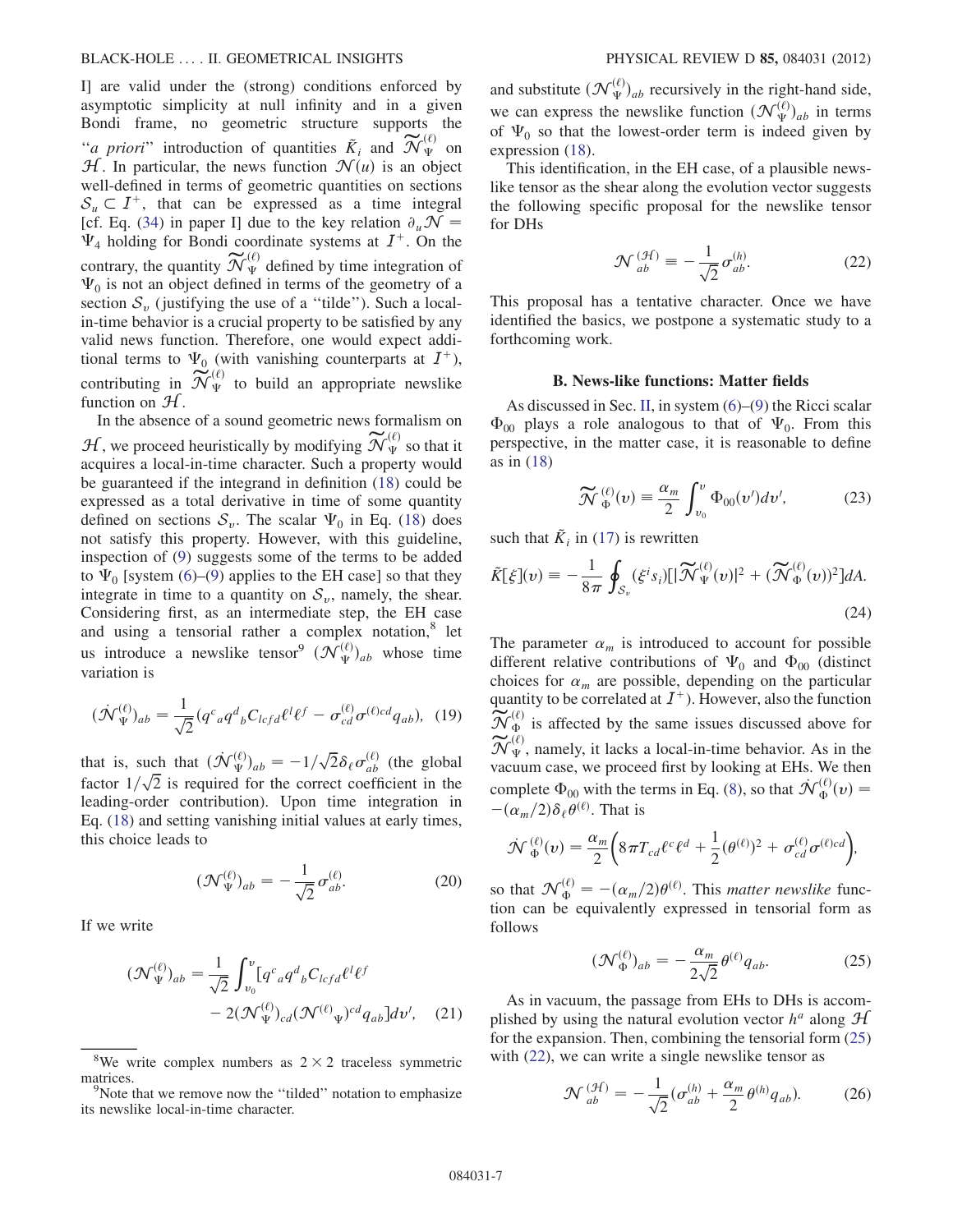<span id="page-7-1"></span>Interestingly, if  $\alpha_m = 1$  the complete news tensor acquires a clear geometric meaning as the deformation tensor along  $h^a$ , i.e., as the time variation of the induced metric

$$
\mathcal{N}^{(\mathcal{H})}_{ab} = -\frac{1}{\sqrt{2}} \Theta^{(h)}_{ab} = -\frac{1}{2\sqrt{2}} \dot{q}_{ab}.
$$
 (27)

# C. Bondi-like fluxes on  $H$

The motivation for introducing  $\tilde{K}^{\text{eff}}_i$  in paper I and  $\tilde{K}_i$  in Eq. ([17](#page-5-6)) [or, more generally,  $K_i$  in Eq. [\(24\)](#page-6-2)] is the construction of quantities on  $H$  to be correlated to quantities at  $I^+$ , namely, the flux of Bondi linear momentum. We have been careful not to refer to them as to "fluxes," since they do not have an instantaneous meaning. However, once the newslike tensor  $\mathcal{N}_{ab}^{(\mathcal{H})}$  has been introduced in [\(26\)](#page-6-3), formal fluxes can be constructed by integration of the squared of these news. More specifically, we can introduce the formal fluxes on  $H$ 

<span id="page-7-0"></span>
$$
\frac{dE^{(\mathcal{H})}}{dv}(v) = \frac{1}{8\pi} \oint_{\mathcal{S}_v} \mathcal{N}_{ab}^{(\mathcal{H})} \mathcal{N}^{(\mathcal{H})ab} dA,
$$

$$
\frac{dP^{(\mathcal{H})}[\xi]}{dv}(v) = -\frac{1}{8\pi} \oint_{\mathcal{S}_v} (\xi^i s_i) (\mathcal{N}_{ab}^{(\mathcal{H})} \mathcal{N}^{(\mathcal{H})ab}) dA, (28)
$$

where their formal notation as total time derivatives is meant to make explicit their local-in-time nature. The purpose of quantities  $dE^{(\mathcal{H})}/dv$  and  $(dP^{(\mathcal{H})}[\xi]/dv)$  is to provide im-<br>proved quantities at  $\mathcal{H}$  for the cross-correlation approach proved quantities at  $\mathcal{H}$  for the cross-correlation approach.<br>In particular,  $(dP^{(\mathcal{H})}[\xi]/dv)$  provides a refined version of In particular,  $\left(dP^{(\mathcal{H})}[\xi]/dv\right)$  provides a refined version of the effective  $\tilde{K}_{i}^{\text{eff}}$  in paper I, to be correlated with  $(dP_i^B/du)(u)$  at  $\vec{I}^+$ . In this context,  $\tilde{K}_i$  in Eq. [\(17\)](#page-5-6) has played<br>the role of an intermediate stage in our line of arguments the role of an intermediate stage in our line of arguments.

Of course, we can introduce formal quantities  $E^{(\mathcal{H})}$  and  $P_i^{(\mathcal{H})}$  on  $\mathcal{H}$ , by integrating expressions in ([28](#page-7-0)) along  $\mathcal{H}$ . However, in the absence of a physical conservation argument or a geometric motivation, referring to them as (Bondi-like) energies and momentum would be just a matter of definition.<sup>10</sup> Thus, we rather interpret them simply as well-defined instantaneous quantities leading ultimately to a time series  $h_{\text{inn}}(v)$ .

It is illustrative to expand the squared of the news in ([28](#page-7-0)) as

$$
\mathcal{N}_{ab}^{(\mathcal{H})}\mathcal{N}^{(\mathcal{H})ab} = \frac{1}{2} \big[\sigma_{ab}^{(h)}\sigma^{(h)ab} + \frac{\alpha_m}{2}(\theta^{(h)})^2\big],\qquad(29)
$$

to be inserted in the expression for  $dE^{(\mathcal{H})}/dv$  and  $(dP^{(\mathcal{H})}[\xi]/dv)$ . The relative weight of the different terms as we depart from equilibrium can be made explicit by as we depart from equilibrium can be made explicit by expressing the evolution vector as  $h^a = \ell^a - Ck^a$ 

[cf. Eq. [\(1](#page-1-2))], with associated  $\sigma_{ab}^{(h)} = \sigma_{ab}^{(\ell)} - C\sigma_{ab}^{(k)}$  and  $\sigma_{ab}^{(h)} = -C\sigma_{ab}^{(k)}$  for Eq. (A11)] We gen than write  $\theta^{(h)} = -C\theta^{(k)}$  [cf. Eq. [\(A11](#page-12-1))]. We can then write

$$
\mathcal{N}^{(\mathcal{H})}_{ab} \mathcal{N}^{(\mathcal{H})ab} = \frac{1}{2} \big[ \sigma^{(\ell)}_{ab} \sigma^{(\ell)ab} - 2C \sigma^{(\ell)}_{ab} \sigma^{(k)ab} + C^2 (\sigma^{(k)}_{ab} \sigma^{(k)ab} + \frac{\alpha_m}{2} (\theta^{(k)})^2) \big].
$$
 (30)

On a DH, terms proportional to  $\alpha_m$  only enter at a quadratic order in C. Two values of  $\alpha_m$  are of particular interest. First, the case  $\alpha_m = 0$ , corresponding to an analysis of pure gravitational dynamics. Second, the case  $\alpha_m = 1$  where [cf. [\(27\)](#page-7-1)]

$$
\frac{dE^{(\mathcal{H})}}{dv}(v) = \frac{1}{8\pi} \oint_{\mathcal{S}_v} \mathcal{N}_{ab}^{(\mathcal{H})} \mathcal{N}^{(\mathcal{H})ab} dA
$$

$$
= \frac{1}{16\pi} \oint_{\mathcal{S}_v} \Theta_{ab}^{(h)} \Theta^{(h)ab} dA
$$

$$
= \frac{1}{32\pi} \oint_{\mathcal{S}_v} \frac{1}{2} (\dot{q}_{ab})^2 dA,
$$
(31)

that admits a suggestive interpretation as a Newtonian kinetic energy term of the intrinsic horizon geometry.

#### <span id="page-7-3"></span>D. Relation to quasilocal approaches to horizon momentum and application to recoil dynamics

As emphasized in the previous section, the essential purpose of  $dE^{(\mathcal{H})}/dv$  and  $(dP^{(\mathcal{H})}[\xi]/dv)$  in [\(28\)](#page-7-0) is to provide geometrically sound proposals for h. (*i*) at  $\mathcal{H}$ provide geometrically sound proposals for  $h_{\text{inn}}(v)$  at  $\mathcal{H}$ . Having said this, it is worthwhile to compare the resulting expressions, for specific values of  $\alpha_m$ , with DH physical fluxes derived in the literature. This provides an internal consistency test of the line of thought followed from  $\tilde{K}_i^{\text{eff}}$  to Eqs. ([28](#page-7-0)). In particular, for  $\alpha_m = 0$  we obtain

<span id="page-7-2"></span>
$$
\frac{dE^{(\mathcal{H})}}{dv}(v) = \frac{1}{8\pi} \oint_{\mathcal{S}_v} \mathcal{N}_{ab}^{(\mathcal{H})} \mathcal{N}^{(\mathcal{H})ab} dA
$$

$$
= \frac{1}{16\pi} \oint_{\mathcal{S}_v} \sigma_{ab}^{(h)} \sigma^{(h)ab} dA
$$

$$
= \frac{1}{16\pi} \oint_{\mathcal{S}_v} [\sigma_{ab}^{(\ell)} \sigma^{(\ell)ab} - 2C\sigma_{ab}^{(\ell)} \sigma^{(k)ab}
$$

$$
+ C^2 \sigma_{ab}^{(k)} \sigma^{(k)ab}] dA.
$$
(32)

Expression ([32](#page-7-2)) allows us to draw analogies with the energy flux proposed in the DH geometric analysis of Refs. [\[4,](#page-14-14)[22\]](#page-14-19). In particular, the leading term in the integrand of this expression,  $\sigma_{ab}^{(\ell)} \sigma^{(\ell)ab}$ , is directly linked [cf. Eq.  $(3.27)$  in [[4\]](#page-14-14)] to the term identified in [\[23](#page-14-20)[,24\]](#page-14-21) as the flux of transverse gravitational propagating degrees of freedom. $11$  The DH energy flux also includes

<sup>&</sup>lt;sup>10</sup>For instance, the leading-order contribution from matter to the BH energy and momentum should come from the integration of the appropriate component of the stress-energy tensor  $T_{ab}$ , an element absent in ([28](#page-7-0)) where matter contributions only enter through terms quadratic in  $T_{ab}$ .

<sup>&</sup>lt;sup>11</sup>We note that  $\oint_S \sigma_{ab}^{(\ell)} \sigma^{(\ell)ab} dA$  was used in Ref. [\[25\]](#page-14-22) as a practical dimensionless parameter to monitor horizons approaching stationarity. Here they would correspond to a vanishing flow of transverse radiation.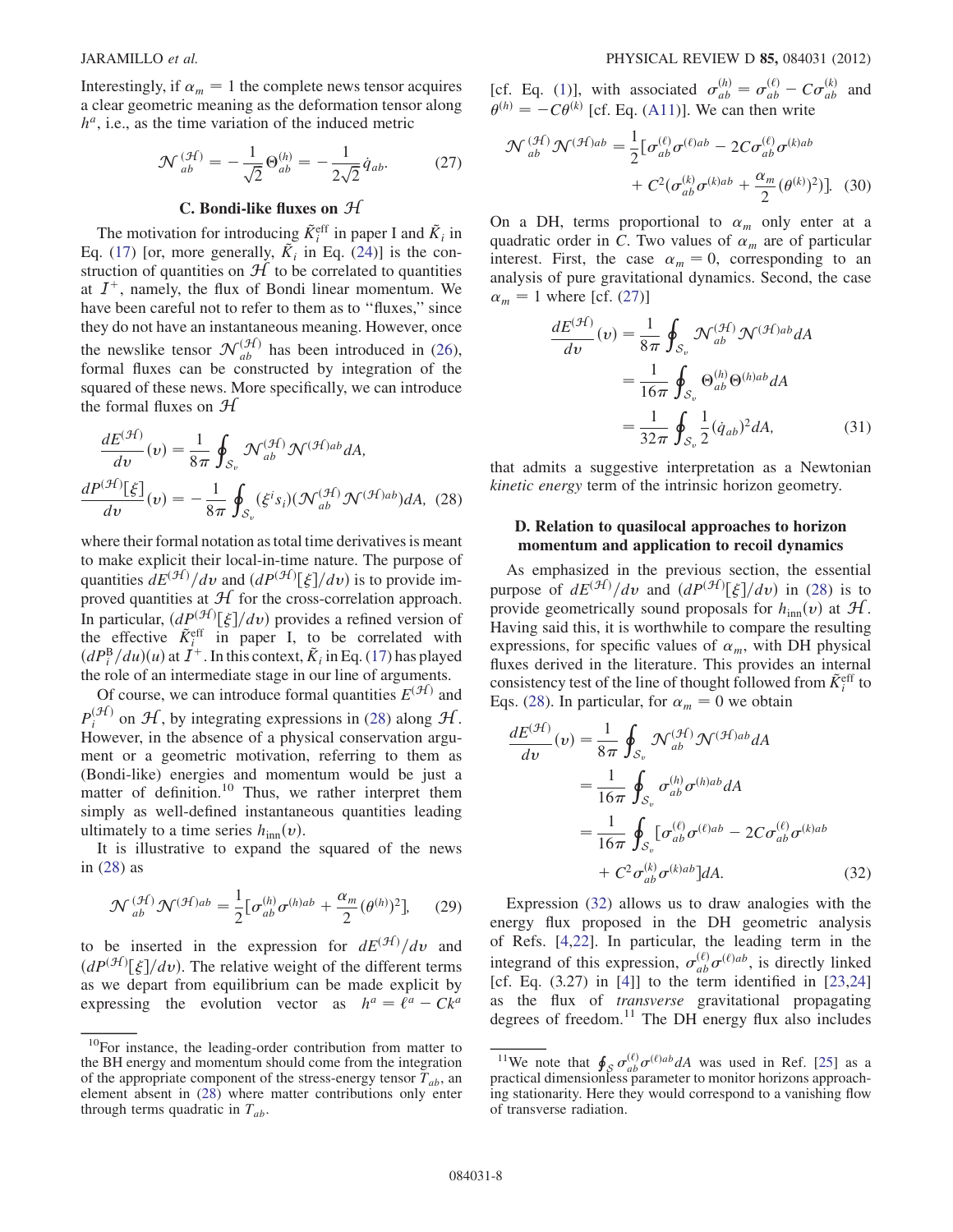a longitudinal part [[23](#page-14-20),[24](#page-14-21)] depending on  $\Omega_a^{(\ell)} \Omega^{(\ell)a}$ , absent in quantities in Eq. [\(28\)](#page-7-0). In this sense,  $dE^N/dv$  provides a quantity  $h_{\text{inn}}(v)$  accounting only for the transverse part of gravitational degrees of freedom [[24](#page-14-21),[26](#page-14-23)[,27](#page-14-24)] at  $H$  and therefore particularly suited for cross-correlation with  $\left(\frac{dP_b^B}{du}\right)(u)$ , which corresponds to (purely transverse)<br>gravitational radiation at  $I^+$ gravitational radiation at  $I^+$ .

Motivated now by the resemblance of [\(32\)](#page-7-2) with the flux of a physical quantity, we can consider a heuristic notion of *Bondi-like* 4-momentum flux through  $H$ . Considering the (timelike) unit normal  $\hat{\tau}^a$  to  $\mathcal{H}$  [cf. [\(A10](#page-12-2)) and [\(A15](#page-12-3))]

<span id="page-8-1"></span>
$$
\hat{\tau}^a = \frac{\tau^a}{\sqrt{|\tau^b \tau_b|}} = \frac{1}{\sqrt{2C}} (\ell^a + Ck^a) = \frac{1}{\sqrt{2C}} (bn^a + Ns^a),
$$
\n(33)

<span id="page-8-2"></span>we can introduce the component of a 4-momentum flux  $\left(dP_a^{\tau}/dv\right)$  along a generic 4-vector  $\eta^a$ , as

$$
\frac{dP^{\tau}[\eta]}{dv} \equiv -\frac{1}{8\pi} \oint_{\mathcal{S}_v} (\eta^c \hat{\tau}_c) (\mathcal{N}_{ab}^{(\mathcal{H})} \mathcal{N}^{(\mathcal{H})ab}) dA
$$

$$
= -\frac{1}{16\pi} \oint_{\mathcal{S}_v} (\eta^c \hat{\tau}_c) (\sigma_{ab}^{(h)} \sigma^{(h)ab}) dA, \tag{34}
$$

that has formally the expression of the flux of a Bondi-like 4-momentum. The corresponding flux of energy associated with an Eulerian observer  $n^a$  is

<span id="page-8-3"></span>
$$
\frac{dE^{\tau}}{dv}(v) \equiv \frac{dP^{\tau}[n]}{dv} = \frac{1}{16\pi} \oint_{\mathcal{S}} \frac{b}{\sqrt{2C}} (\sigma_{ab}^{(h)} \sigma^{(h)ab}) dA, \tag{35}
$$

<span id="page-8-4"></span>where  $\frac{b}{\sqrt{2C}} = \sqrt{1 + N^2/2C}$ . Analogously, the flux of linear momentum for  $\xi^a$  tangent to  $\Sigma_t$  would be

$$
\frac{dP^{\tau}[\xi]}{dv} = -\frac{1}{16\pi} \oint_{\mathcal{S}_v} \frac{N}{\sqrt{2C}} (\xi^i s_i) (\sigma_{ab}^{(h)} \sigma^{(h)ab}) dA. \quad (36)
$$

Near equilibrium, i.e., for  $C \to 0$ , we have  $\sigma_{ab}^{(h)} \sigma^{(h)ab} \sim C$ <br>on DHs [cf. Eq. (A14)] so that the integrands in expreson DHs [cf. Eq. ([A14\)](#page-12-4)] so that the integrands in expres-sions ([35](#page-8-3)) and ([36](#page-8-4)) are  $O(\sqrt{C})$ , therefore regular and vanishing in this limit. Considering  $\left(\frac{dP^{\tau}}{f}\right)/\frac{d\eta}{dx}$  as an vanishing in this limit. Considering  $\left(dP^{\tau}[\xi]/dv\right)$  as an estimate of the flux of gravitational linear momentum<sup>12</sup> through  $H$ , the integrated quantity  $P_i^{\tau}$  would provide a heuristic prescription for a quasilocal DH linear momentum, a sort of Bondi-like counterpart of the heuristic ADM-like linear momentum introduced for DHs in Ref. [\[28\]](#page-14-25), by applying the Arnowitt-Deser-Misner expression for the linear momentum at spatial infinity  $i^{\circ}$  to the DH section  $S_t$ 

$$
P[\xi] = \frac{1}{8\pi} \int_{\mathcal{S}_t} (K_{ab} - K\gamma_{ab}) \xi^a s^b dA.
$$
 (37)

In this sense, the cross-correlation methodology we propose here and in paper I, can be formally compared with the quasilocal momentum approaches in Refs. [[28,](#page-14-25)[29](#page-14-26)] to the study of the recoil velocity in binary BHs mergers, showing the complementarity among these lines of research.

However, attempting to derive in our context a rigorous notion of quasilocal momentum on  $H$  would require the development of a systematic news-functions framework on DHs, in particular, considering the possibility of longitudinal gravitational terms as in the DH energy flux (cf. Refs. [[30](#page-14-27)[–32\]](#page-14-28) for important insights in this topic). Such a discussion is beyond our present heuristic treatment, and we stick to our approach of considering the constructed local fluxes on  $H$  as quantities encoding information about (transverse) propagating gravitational degrees of freedom to be cross-correlated to the flux of Bondi momentum at  $I^+$ .

#### V. LINK TO THE HORIZON VISCOUS-FLUID PICTURE

<span id="page-8-0"></span>The basic idea proposed in Ref. [[2](#page-14-5)] is that certain qualitative aspects of the late-time BH recoil dynamics, and, in particular, the antikick, can be understood in terms of the dissipation of the anisotropic distribution of curvature on the horizon. This picture in which the BH recoils as a result of the emission of anisotropic gravitational radiation in response to an anisotropic curvature distribution suggests that the interaction of the moving BH with its environment induces a viscous dissipation of the gravitational dynamics. The cross-correlation approach to nearhorizon dynamics discussed in paper I and complemented here offers a realization of the idea proposed in [\[2\]](#page-14-5), expressing it in more geometrical terms. Indeed, the analysis in Sec. [IV](#page-5-0) has led us to the identification of the shear  $\sigma_{ab}^{(h)}$ and of the expansion  $\theta^{(h)}$ , interpreted there in terms of newslike functions at  $H$ , as the relevant objects in tracking the geometry evolution. This identification permits to cast naturally the viscous-fluid picture into a more sound basis, since  $\theta^{(h)}$  and  $\sigma_{ab}^{(h)}$  have indeed an interpretation in terms of bulk and shear viscosities. Such dissipative features can already be appreciated explicitly in Eq. [\(5](#page-2-2)), but acquire a larger basis in the context of the membrane paradigm that we review below.

#### A. The BH horizon viscous-fluid analogy

Hawking and Hartle [[33](#page-14-29)[–35\]](#page-14-30) introduced the notion of BH viscosity when studying the response of the event horizon to external perturbations. This leads to a viscousfluid analogy for the treatment of the physics of the EH, fully developed by Damour [[36,](#page-14-31)[37](#page-14-32)] and by Thorne, Price and Macdonald [\[38,](#page-14-33)[39\]](#page-14-34), in the so-called membrane paradigm (see also [[40](#page-14-35),[41](#page-14-36)]). In this approach, the physical properties of the BH are discussed in terms of mechanical and electromagnetic properties of a 2-dimensional viscous

<sup>&</sup>lt;sup>12</sup>A related alternative prescription for a DH linear momentum flux would be given by angular integration of the appropriate components in the effective gravitational-radiation energy tensor in [[24](#page-14-21)].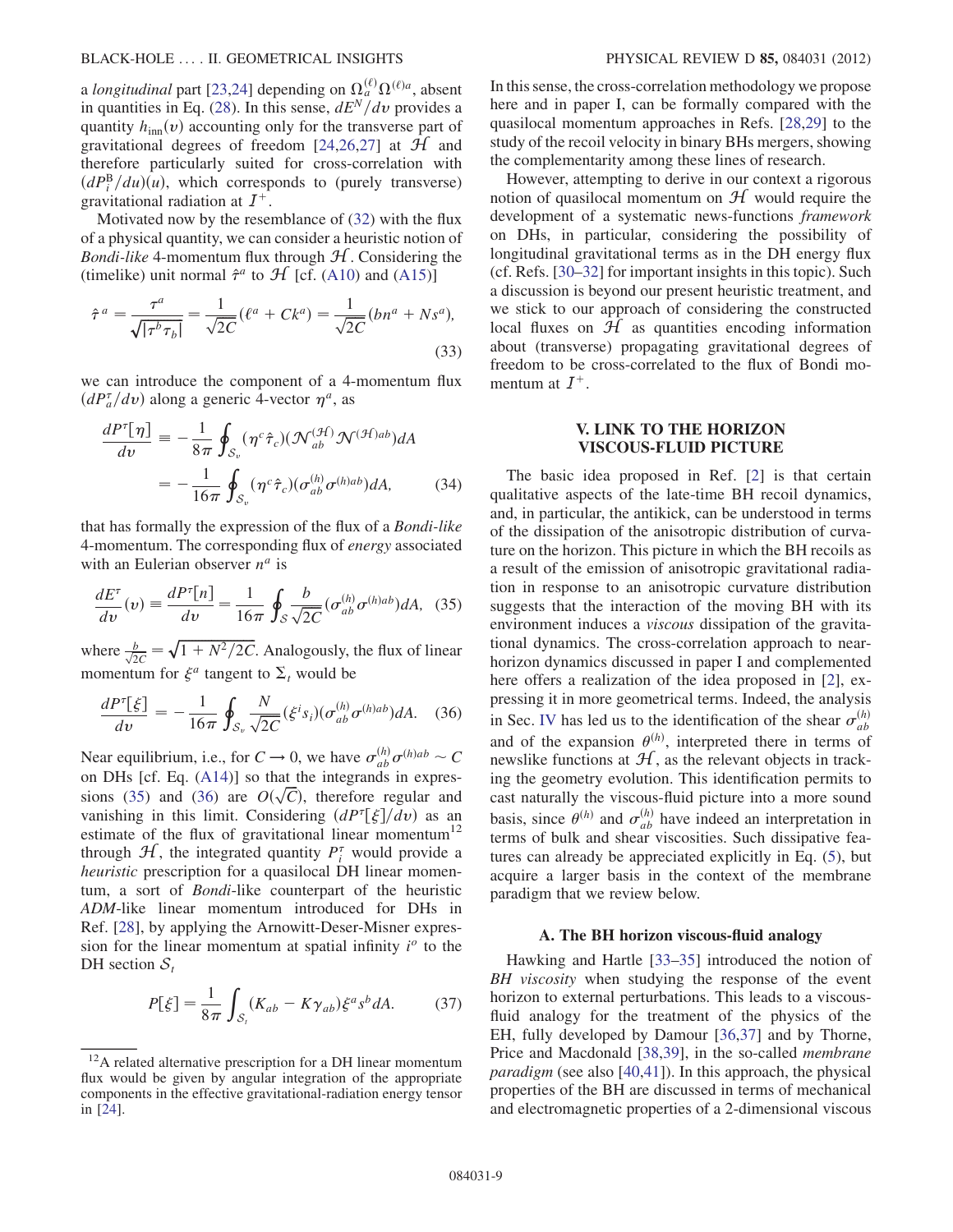fluid. A quasilocal version of some of its aspects, applying for dynamical trapping horizons, has been developed in [\[42–](#page-14-37)[45\]](#page-14-38).

In the fluid analogy of the membrane paradigm, dissipation in BH dynamics is accounted for in terms of the shear and bulk viscosities of the fluid. The viscosity coefficients are identified in the dissipative terms appearing in the momentum and energy balance equations for the 2-dimensional fluid. These equations are obtained from the projection of the appropriate components of the Einstein equations on the horizon's world tube, namely, evolution equations for  $\theta^{(\ell)}$ and  $\Omega_a^{(\ell)}$ . For an EH these equations are [\[42\]](#page-14-37)

<span id="page-9-0"></span>
$$
\delta_{\ell}\theta^{(\ell)} - \kappa^{(\ell)}\theta^{(\ell)} = -\frac{1}{2}\theta^{(\ell)^2} - \sigma_{ab}^{(\ell)}\sigma^{(\ell)ab} - 8\pi T_{ab}\ell^a\ell^b,
$$
  

$$
\delta_{\ell}\Omega_a^{(\ell)} + \theta^{(\ell)}\Omega_a^{(\ell)} = {}^2D_a\left(\kappa^{(\ell)} + \frac{\theta^{(\ell)}}{2}\right) - {}^2D_c\sigma^{(\ell)c}{}_a + 8\pi T_{cd}\ell^c q^d{}_a. \tag{38}
$$

The first one [i.e., the Raychaudhuri Eq. ([8\)](#page-3-2) not assuming a affine geodesic parametrization, so that  $\kappa^{(\ell)} \neq 0$ ] is interpreted as an energy dissipation equation. In particular, a surface energy density is identified as  $\varepsilon \equiv -\theta^{(\ell)}/8\pi$ . The second evolution equation for the normal form  $\Omega_a^{(\ell)}$  provides a momentum conservation equation for the fluid, a Navier-Stokes-like equation (referred to as Damour-Navier-Stokes equation), once a momentum  $\pi_a$  for the 2-dimensional fluid is identified as  $\pi_a \equiv -\Omega_a^{(\ell)}/(8\pi)$  [note that  $\Omega_a^{(\ell)}$ ] is associated with a density of angular momentum; cf. Eq. ([A8](#page-11-5))]. Dividing Eqs. ([38\)](#page-9-0) by  $-8\pi$  and applying these identifications we obtain identifications we obtain

$$
\delta_{\ell} \varepsilon + \theta^{(\ell)} \varepsilon = -\left(\frac{\kappa^{(\ell)}}{8\pi}\right) \theta^{(\ell)} - \frac{1}{16\pi} (\theta^{(\ell)})^2 + \sigma_{cd}^{(\ell)} \left(\frac{\sigma^{(\ell)cd}}{8\pi}\right) + T_{ab} \ell^a \ell^b, \qquad (39)
$$

$$
\delta_{\ell}\pi_{a} + \theta^{(\ell)}\pi_{a} = -{}^{2}D_{a}\left(\frac{\kappa^{(\ell)}}{8\pi}\right) + {}^{2}D^{c}\left(\frac{\sigma_{ca}^{(\ell)}}{8\pi}\right)
$$

$$
-{}^{2}D_{a}\left(\frac{\theta^{(\ell)}}{16\pi}\right) - q^{c}{}_{a}T_{cd}\ell^{d}.
$$
(40)

Writing the null evolution vector as  $\ell^a = \partial_t + V^a$ , for some (velocity) vector  $V^a$  tangent to  $S_t$ , one can write  $\theta^{(\ell)}$  =  $D_a V^a + \partial_t \ln \sqrt{q}$  and  $2\sigma_{ab}^{(\ell)}$  $\begin{array}{l} \n\frac{d}{db} = \left( \frac{2}{b} D_a V_b + \frac{2}{b} D_b V_a \right) - \n\end{array}$  $\theta^{(\ell)}q_{ab} + \frac{1}{2}\partial_{\ell}q_{ab}$ . Then one can identify a fluid pressure  $P = \kappa^{(\ell)}/(8\pi)$ , a (negative) bulk viscosity coefficient  $\zeta = -1/(16\pi)$  a shear viscosity coefficient  $\mu = 1/(16\pi)$  $\zeta = -1/(16\pi)$ , a shear viscosity coefficient  $\mu = 1/(16\pi)$ ,<br>an external energy production rate  $T$ ,  $\ell^{a} \ell^{b}$  and external an external energy production rate  $T_{ab}\ell^a\ell^b$  and external force density  $f_a \equiv -q^c{}_a T_{cd} \ell^d$ . See also [[46\]](#page-14-39) for a criticism<br>of this interpretation of this interpretation.

The analogue equations in dynamical trapping horizons are obtained from the equations  $\delta_h \theta^h$  and  $\delta_h \Omega_a^{(\ell)}$ . The latter can be written as [[43](#page-14-40)–[45](#page-14-38)]

$$
(\delta_h + \theta^{(h)})\theta^{(h)} = -\kappa^{(h)}\theta^{(h)} + \sigma_{ab}^{(h)}\sigma^{(\tau)ab} + \frac{(\theta^{(h)})^2}{2} + \frac{^2D^a(^2D_aC - 2C\Omega_a^{(\ell)})}{+8\pi T_{ab}\tau^a h^b - \theta^{(k)}\delta_h C},
$$
(41)

$$
(\delta_h + \theta^{(h)})\Omega_a^{(\ell)} = {}^2D_a\kappa^{(h)} - {}^2D^c\sigma_{ac}^{(\tau)} - \frac{1}{2}{}^2D_a\theta^{(h)} + 8\pi q^b{}_aT_{bc}\tau^c - \theta^{(k)}{}^2D_aC,
$$
 (42)

<span id="page-9-2"></span>with  $\kappa^{(h)} = -k_a h^b \nabla_b \ell^a$  [see Eq. [\(A9\)](#page-11-4)]. Then, by introduc-<br>ing a DH surface energy density  $\bar{\epsilon} = -\theta^{(\tau)}/(8\pi) =$ ing a *DH surface energy density*  $\bar{\varepsilon} \equiv -\theta^{(\tau)}/(8\pi) =$ <br> $\theta^{(h)}/(8\pi)$  keeping the definition for  $\pi$  and introducing  $\theta^{(h)}/(8\pi)$ , keeping the definition for  $\pi_a$  and introducing<br>the heat  $Q = \frac{1}{2} \Gamma G(\theta)$  and  $\Gamma$  we can write for the *heat*  $Q_a = \frac{1}{4\pi} [C\Omega_a^{(\ell)} - \frac{1}{2}^2 D_a C]$ , we can write for<br>DHs (see [44.45] for a complete interpretation of these DHs (see [\[44,](#page-14-41)[45\]](#page-14-38) for a complete interpretation of these equations)

<span id="page-9-1"></span>
$$
\delta_{h}\bar{e} + \theta^{(h)}\bar{e} = -\left(\frac{\kappa^{(h)}}{8\pi}\right)\theta^{(h)} + \frac{1}{16\pi}(\theta^{(h)})^2 + \sigma_{ab}^{(h)}\left(\frac{\sigma^{(\tau)ab}}{8\pi}\right) \n+ T_{ab}\tau^{a}h^{b} - 2D^{a}Q_{a} - \frac{\theta^{(k)}}{8\pi}\delta_{h}C, \n\delta_{h}\pi_{a} + \theta^{(h)}\pi_{a} = -2D_{a}\left(\frac{\kappa^{(h)}}{8\pi}\right) + 2D^{c}\left(\frac{\sigma_{ac}^{(\tau)}}{8\pi}\right) + 2D_{a}\left(\frac{\theta^{(h)}}{16\pi}\right) \n- q^{b}{}_{a}T_{bc}\tau^{c} + \frac{\theta^{(k)}}{8\pi}^{2}D_{a}C.
$$
\n(43)

We can now justify the viscosity interpretation of  $\theta^{(h)}$  and  $\sigma_{ab}^{(h)}$  by remarking that from the equations above,  $\theta^{(h)}$ represents the expansion of the fluid in the bulk viscosity term [with positive bulk viscosity coefficient  $\zeta =$  $1/(16\pi)$ ]. Similarly,  $\sigma_{ab}^{(h)}$  corresponds to the shear strain tensor and  $\sigma_{ab}^{(\tau)}/(8\pi)$  to the shear stress tensor. Note that  $\sigma_{ab}^{(\tau)}/(8\pi)$  and  $\sigma_{ab}^{(h)}$  are not proportional in the strict dy-<br>namical case  $C \neq 0$  and therefore one cannot define a namical case,  $C \neq 0$ , and therefore one cannot define a shear viscosity coefficient  $\mu$  (in other words, a DH is not a Newtonian fluid).

Finally let us consider the observer given by the (properly normalized) timelike normal to  $H$  and let us define the 4-momentum current density associated with this observer:  $p_a \equiv -T_{ab}\tau^b$ . Then we note that the components<br>of *p* are fixed by Eqs. (43) together with the trapping of  $p_a$  are fixed by Eqs. [\(43\)](#page-9-1) together with the trapping horizon defining constraint Eq. [\(13\)](#page-5-1). Indeed,  $p_a h^a =$ while  $p_b q^b{}_a = -T_{bc} \tau^c q^b{}_a$  gives the momentum  $\pi_a$  con-<br>servation equation and  $p_a \tau^a = -T_{bc} \tau^b \tau^a$  is a linear com- $-T_{ab}\tau^b h^a$  corresponds to the energy  $\bar{\varepsilon}$  balance equation, servation equation, and  $p_a \tau^a = -T_{ab} \tau^b \tau^a$  is a linear com-<br>bination using  $\tau^a = 2\ell^a - h^a$  of the energy dissipation bination, using  $\tau^a = 2\ell^a - h^a$ , of the energy dissipation<br>equation and the transition borizon condition  $(\delta, \theta^{(\ell)} = 0)$ equation and the trapping horizon condition ( $\delta_h \theta^{(\ell)} = 0$ ) depending on  $T_{ab}\tau^a\ell^b$ . Given the fundamental role of the latter in the geometric properties of the DH, in particular, in the derivation of an area law under the future condition  $\theta^{(k)}$  < 0, this suggests the possibility of using the component  $p_a \tau^a$  to define a balance equation for an appropriate entropy density. This point echoes the discussion of a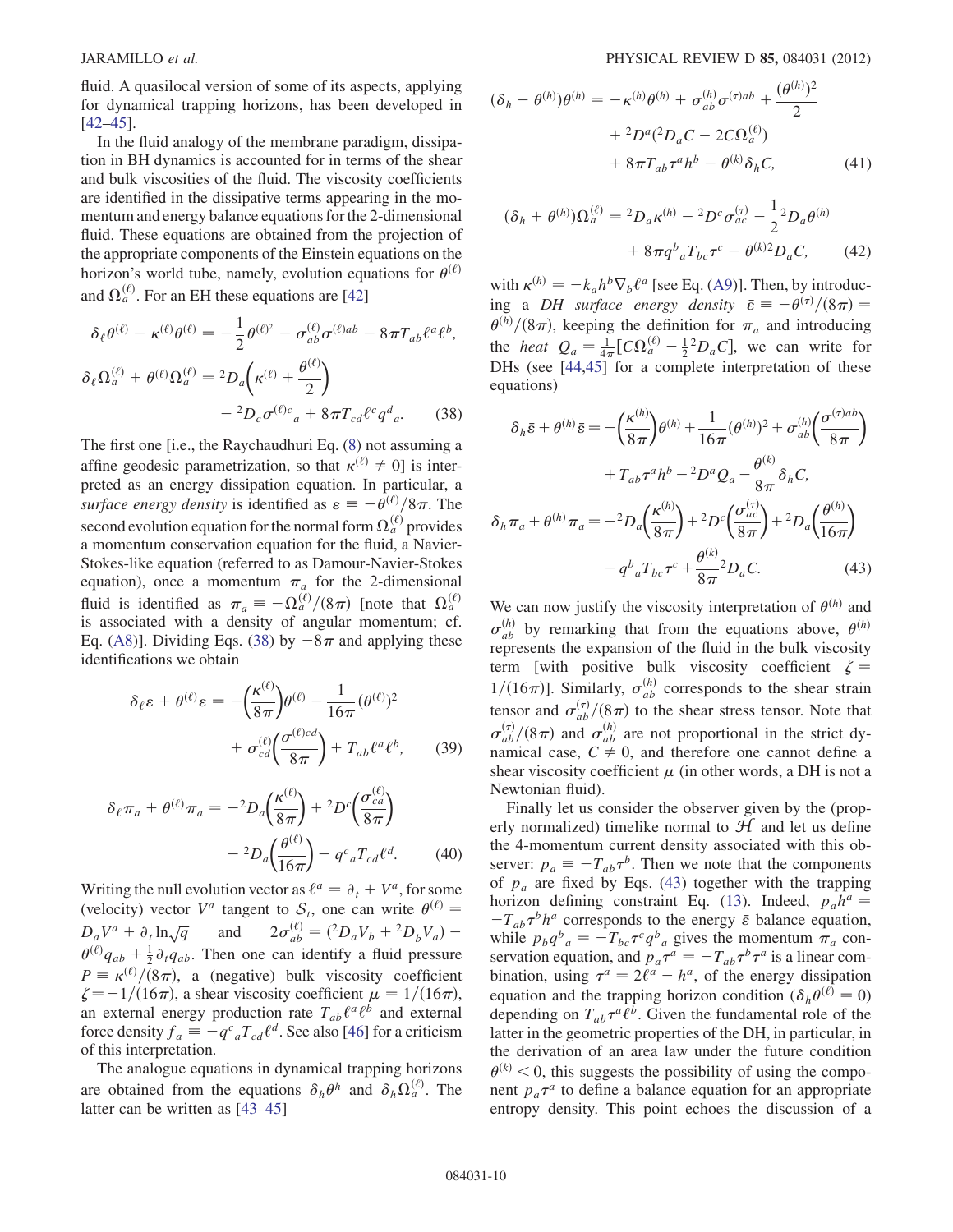hydrodynamic entropy current discussed in the context of a fluid-gravity duality [\[47–](#page-14-42)[51\]](#page-14-43).

# B. A viscous ''slowness parameter''

The viscosity interpretation outlined in the previous subsection allows us now to make contact with the *slow*ness parameter P introduced in [\[8\]](#page-14-6) and discussed in paper I in the context of BH head-on collisions. We recall that the parameter  $P$  is constructed in terms of two dynamical time scales: a decay time scale  $\tau$  and an oscillation time scale  $T$ 

$$
P = \frac{T}{\tau}.\tag{44}
$$

<span id="page-10-3"></span><span id="page-10-2"></span>In our fluid analogy, the bulk viscosity term  $\theta^{(h)}$  controls the dynamical decay, whereas the shear viscosity term  $\sigma_{ab}^{(h)}$  is responsible for the (shape) oscillations of the geometry. Given their physical dimensions  $[\theta^{(h)}] = [\sigma_{ab}^{(h)}]$ <br>[Length]<sup>-1</sup> averaging over horizon sections we can b Using the US and the physical dimensions  $[\psi^{\alpha}] = [\psi_{ab}]$ <br>
[Length]<sup>-1</sup>, averaging over horizon sections we can build<br>
instantaneous time scales<sup>13</sup> at any coordinate time t as instantaneous time scales<sup>13</sup> at any coordinate time  $t$  as

$$
\frac{1}{\tau(t)} \equiv \frac{1}{A} \oint_{\mathcal{S}_t} (\xi_i^i s_i) \theta^{(h)} dA,\tag{45}
$$

$$
\frac{1}{T(t)^2} \equiv \frac{1}{A} \oint_{\mathcal{S}_t} (\xi_i^i s_i) (\sigma_{ab}^{(h)} \sigma^{(h)ab}) dA, \tag{46}
$$

<span id="page-10-1"></span>where  $\xi_t^i$  is the unit vector in the instantaneous direction of motion of the BH at time t. The term  $(\xi_i^i s_i)$  in the definitions (45) and (46) is needed for giving a time scale tions [\(45\)](#page-10-1) and ([46](#page-10-2)) is needed for giving a time scale associated with a change in linear momentum [if not, we would be dealing with a time scale for a change in energy, cf. [\(28\)](#page-7-0)]. In other words, it is needed to account for the dissipation and oscillation of anisotropies in the geometry rather than for spherically symmetric growths. This is consistent with the beating-frequency behavior found in the time series developed for the head-on collision of two BHs (cf. Eq. 58 in paper I). Note that Eqs. [\(45\)](#page-10-1) and [\(46\)](#page-10-2) provide geometric prescriptions for the instantaneous time scales at the merger of a binary system, an open problem pointed out in [[8](#page-14-6)]. Combining Eqs. ([44](#page-10-3))–[\(46\)](#page-10-2), and denoting  $|\sigma^{(h)}|$  $a^2 = \sigma_{ab}^{(h)} \sigma_{(h)ab}$ , we get

<span id="page-10-4"></span>
$$
P(t) = \frac{\oint_{\mathcal{S}_i} (\xi_i^i s_i) \theta^{(h)} dA}{[A \oint_{\mathcal{S}_i} (\xi_i^i s_i) | \sigma^{(h)}|^2 dA]^{(1/2)}}.
$$
(47)

As a consistency check we can verify for DHs that using Eqs. [\(A11\)](#page-12-1) and ([A14\)](#page-12-4) and in situations close to stationarity (i.e.,  $C \rightarrow 0$ ), the following scaling holds  $\theta^{(h)} \sim C$  and  $|\sigma^{(h)}|^2 \sim C$ , so that P remains well-defined in this limit.<br>For an alternative and more sound proposal for P improv-For an alternative and more sound proposal for P, improving further the behavior when  $C \rightarrow 0$ , see Eq. [\(A16](#page-12-5)).

#### VI. CONCLUSIONS

<span id="page-10-0"></span>The analysis of spacetime dynamics is a very hard task in the absence of some rigid structure, such as symmetries or a preferred background geometry. However, this is the generic situation in the strong-field regime described by general relativity. In this context, (complementary) effective approaches providing insight into the qualitative aspects of the solutions and suggesting avenues for their quantitative modeling are of much value. In this spirit, in paper I and here, we have discussed a cross-correlation approach to near-horizon dynamics. Other interesting schemes, such as those developed at Caltech, that define and exploit new curvature-visualization tools [\[52,](#page-14-44)[53\]](#page-14-45), share some aspects of this methodological approach.

In particular, we have argued that, in the setting of a  $3 + 1$  approach to the BH spacetime construction, the foliation uniqueness of dynamical horizons provides a rigid structure that confers a preferred character to these hypersurfaces as probes of the BH geometry. Employed as inner screens in the cross-correlation approach, this DH foliation uniqueness permits to introduce the preferred normalization ([11](#page-5-4)) of the null normals to AH sections and, consequently, a preferred angular scaling in the Weyl scalars on these horizons. The remaining time reparametrization freedom (time stretch issue) does not affect the adopted cross-correlation scheme, where only the structure of the respective sequence maxima and minima is of relevance in the correlation of quantities defined at outer and inner screens.

Although this natural scaling of the Weyl tensors on DHs has an interest of its own, we have employed it here as an intermediate stage, linking the effective-curvature vector  $\tilde{K}^{\text{eff}}_i(t)$  in paper I to the identification of the shear  $\sigma_{ab}^{(h)}$ ,<br>associated with the DH evolution vector  $h^a$  as being associated with the DH evolution vector  $h^a$ , as being proportional to a geometric DH newslike function  $\mathcal{N}_{ab}^{(\mathcal{H})}$ in Eq. ([22](#page-6-1)) [see also the role of  $\theta^{(h)}$ , in the more general  $\mathcal{N}_{ab}^{(\mathcal{H})}$  in Eq. [\(26\)](#page-6-3)]. On the one hand, this identification provides a (refined) geometric flux quantity  $\left(dP_i^{(\mathcal{H})}/dv\right)$ <br>on DH sections to be correlated to the flux of Bondi linear on DH sections to be correlated to the flux of Bondi linear momentum  $\left(dP_{\mu}^{B}/du\right)$  at  $I^{+}$  (these DH fluxes also share<br>features with quasilocal linear momentum treatments in features with quasilocal linear momentum treatments in the literature). On the other hand, given the role of  $\sigma_{ab}^{(h)}$  and  $\theta^{(h)}$  in driving the Ricci scalar <sup>2</sup>R along  $\mathcal{H}$  [namely Eq. [\(5\)](#page-2-2) and system  $(6)$  $(6)$ – $(9)$  $(9)$ ], the present analysis justifies the use of  $\tilde{K}_{t}^{\text{eff}}(t)$  in paper I as an effective local estimator at  $H$  of dynamical aspects at  $I^{+}$ dynamical aspects at  $I^+$ .

The cross-correlation analysis has also produced two important by-products. First, we advocate the physical relevance of tracking the internal horizon in  $3 + 1$  BH evolutions. This follows from the consideration of the time integration of fluxes along the horizon and its splitting [\(B4\)](#page-13-1) into internal horizon and external horizon integrals (cf. Appendix [B\)](#page-13-0). Such expression is fixed up to an early-times integration constant, controlled by dynamics

<sup>&</sup>lt;sup>13</sup>These are not the only possibility to define  $\tau$  and T, and therefore P, from viscosity scales. All variants should give though the same qualitative estimates; see Eq. ([A16](#page-12-5)).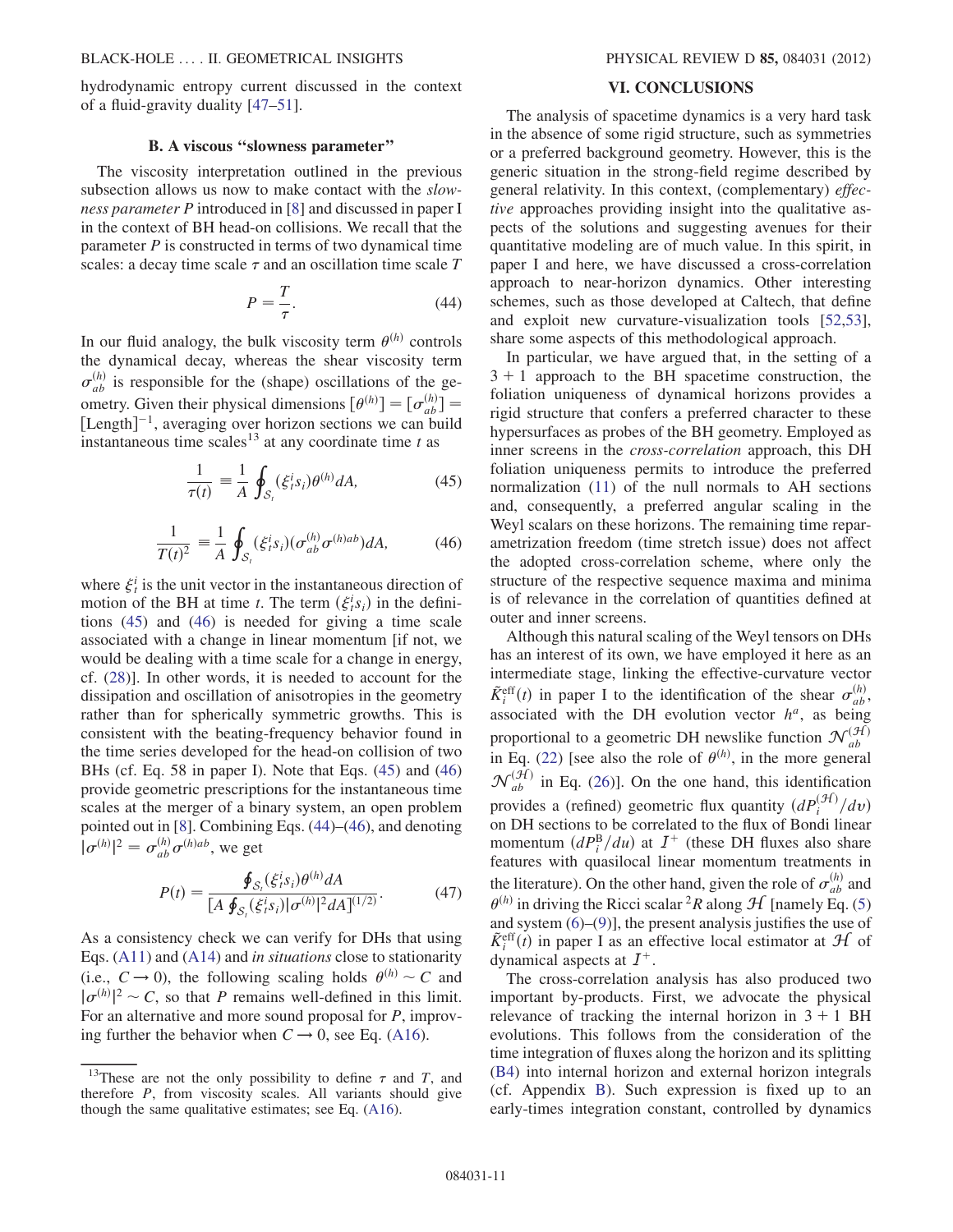previous to the formation of the (common) DH (and possibly vanishing in many situations of interest). Second and most importantly, from the perspective of a viscoushorizon analogy we have identified a dynamical decay time scale  $\tau$  associated with bulk viscosity and an oscillation time scale  $T$  associated with the shear viscosity [cf. Eqs ([45\)](#page-10-1) and ([46](#page-10-2)) and also Eqs. [\(A16](#page-12-5))]. This is particularly relevant in the context of BH recoil dynamics, where the analysis in [[8\]](#page-14-6) shows that the qualitative features of the late-time recoil can be explained in terms of a generic behavior controlled by the relative values of a decay and an oscillation time scales. The viscous picture meets the rationale in [[2](#page-14-5)] and offers an understanding of the relevant dynamical time scales from the (trace and traceless parts in the) evolution of the horizon intrinsic geometry, in particular, providing instantaneous dynamical time scales at the merger and a geometric prescription [cf. Eq. [\(47\)](#page-10-4) and also Eq. ([A18\)](#page-12-6)] for the slowness parameter  $P = T/\tau$ introduced in [[8\]](#page-14-6).

As a final remark we note that while the material presented here places the arguments made in [\[2](#page-14-5)] and in paper I on a much more robust geometrical basis, much of our treatment is still heuristic and based on intuition. More work is needed for the development of a fully systematic framework and this will be the subject of our future research.

#### ACKNOWLEDGMENTS

It is a pleasure to thank S. Bai, S. Bonazzola, E. Gourgoulhon, C.-M. Cheng, B. Krishnan, J. Novak, J. Nester, A. Nielsen, A. Tonita, C.-H. Wang, Y.-H. Wu, B. Schutz and J. M. M. Senovilla for useful discussions. This work was supported in part by the DAAD and the DFG Grant No. SFB/Transregio 7. J. L. J. acknowledges support from the Alexander von Humboldt Foundation, the Spanish MICINN (FIS2008-06078-C03-01) and the Junta de Andalucía (FQM2288/219).

### APPENDIX A: A GEOMETRIC BRIEF

<span id="page-11-1"></span>We bring together in this Appendix the different geometric objects and structures that have been introduced in the text, on the spacetime  $(\mathcal{M}, g_{ab})$  with Levi-Civita connection  $\nabla_a$ .

#### A. Geometry of sections  $S_t$

Normal plane to  $S$ . Given a spacelike closed (compact without boundary) 2-surface S in M and a point  $p \in S$ , the normal plane to S,  $T_p^{\perp}$ S, can be spanned by (futureoriented) null vectors  $\ell^a$  and  $k^a$  (defined by the intersection between  $T_p^{\perp} \mathcal{S}$  and the null cone at p). We choose a normalization  $\ell^a k_a = -1$ . Directions  $\ell^a$  and  $k^a$  are uniquely determined but a *normalization-boost* freedom remains: determined, but a normalization-boost freedom remains:  $\ell^{ia} = f\ell^a, k^{ia} = f^{-1}k^a.$ <br>Intrinsic geometry or

Intrinsic geometry on  $S$ . The induced metric on  $S$  is given by

$$
q_{ab} = g_{ab} + k_a \ell_b + \ell_a k_b. \tag{A1}
$$

We denote the Levi-Civita connection associated with  $q_{ab}$ as <sup>2</sup>D<sub>a</sub>. The area form on S is given by <sup>2</sup> $\epsilon = \sqrt{q} dx^1 \wedge dx^2$ ,<br>i.e.  $\frac{2}{\epsilon} = k^c \ell^{d4} \epsilon$  and we use the area measure noi.e.,  ${}^{2} \epsilon_{ab} = k^{c} \ell^{d4} \epsilon_{cdab}$ , and we use the area measure no-<br>tation  $dA = \sqrt{d} \ell^{2} r$ tation  $dA = \sqrt{q}d^2x$ .<br>Extrinsic geometric

Extrinsic geometry of S. First, given a vector  $v^a$  orthogonal to  $S$ , we denote the derivative at  $S$  of a tensor  $X^{a_1...a_n}$ <sub>b<sub>1</sub>...b<sub>m</sub> tangent to S along  $v^a$ , as</sub>

<span id="page-11-3"></span>
$$
\delta_{v} X^{a_1 \dots a_n}{}_{b_1 \dots b_m} \equiv q^{a_1}{}_{c_1} \dots q^{a_n}{}_{c_n} q^{d_1}{}_{b_1} \dots q^{d_m}{}_{b_m} \mathcal{L}_v X^{c_1 \dots c_n}{}_{d_1 \dots d_m},
$$
\n(A2)

<span id="page-11-0"></span>where  $\mathcal{L}_v$  denote the Lie derivative along (some extension of)  $v^a$ . Then, the *deformation tensor*  $\Theta_{ab}^{(v)}$  along a vector  $v^a$ normal to  $S$ 

$$
\Theta_{ab}^{(v)} \equiv q^c{}_a q^d{}_b \nabla_c v_d = \frac{1}{2} \delta_v q_{ab}, \tag{A3}
$$

encodes the deformation of the intrinsic geometry along  $v^a$ . More generally, the second fundamental tensor is defined as

$$
\mathcal{K}_{ab}^c \equiv q^d{}_a q^e{}_b \nabla_d q^c{}_e = k^c \Theta_{ab}^{(\ell)} + \ell^c \Theta_{ab}^{(\ell)}.
$$
 (A4)

We can express  $\Theta_{ab}^{(v)}$  in terms of its trace and traceless parts

$$
\Theta_{ab}^{(v)} = \sigma_{ab}^{(v)} + \frac{1}{2} \theta^{(v)} q_{ab}, \tag{A5}
$$

<span id="page-11-2"></span>where  $\theta^{(v)}$  and  $\sigma_{ab}^{(v)}$  denote, respectively, the expansion and shear along  $v^a$ 

$$
\theta^{(v)} \equiv q^{ab} \nabla_a v_b = \frac{1}{\sqrt{q}} \delta_v \sqrt{q}, \quad \sigma_{ab}^{(v)} \equiv \Theta_{ab}^{(v)} - \frac{1}{2} \theta^{(v)} q_{ab}.
$$
\n(A6)

Information on the extrinsic geometry of  $(S, q_{ab})$  in  $(\mathcal{M}, g_{ab})$  is completed by the *normal form*  $\Omega_a^{(\ell)}$ , defined as

$$
\Omega_a^{(\ell)} \equiv -k^c q^d{}_a \nabla_d \ell_c. \tag{A7}
$$

<span id="page-11-5"></span>In particular, given an axial Killing vector  $\phi^a$  on S, an angular momentum  $J[\phi]$  (coinciding with the Komar angular momentum if  $\phi^a$  can be extended to a Killing vector in the neighborhood of  $S$ ) can be defined as

$$
J[\phi] = \frac{1}{8\pi} \int_{\mathcal{S}} \Omega_a^{(\ell)} \phi^a dA. \tag{A8}
$$

<span id="page-11-4"></span>This quantity is well-defined for any divergence-free axial vector  $\phi^a$ . Finally, given a vector  $v^a \in T^{\perp}S$  we define [\[43\]](#page-14-40)

$$
\kappa^{(\nu)} = -k_a v^c \nabla_c \ell^a. \tag{A9}
$$

*Remark on*  $\delta_v \theta^{(\ell)}$ . In [\(A2](#page-11-3)) we have introduced  $\delta_v$  in terms of the Lie derivative on tensorial objects. However, the evaluations of expressions such as  $\delta_{\nu}\theta^{(\ell)}$  is more delicate, since  $\theta^{(\ell)}$  is not a scalar quantity on M, but rather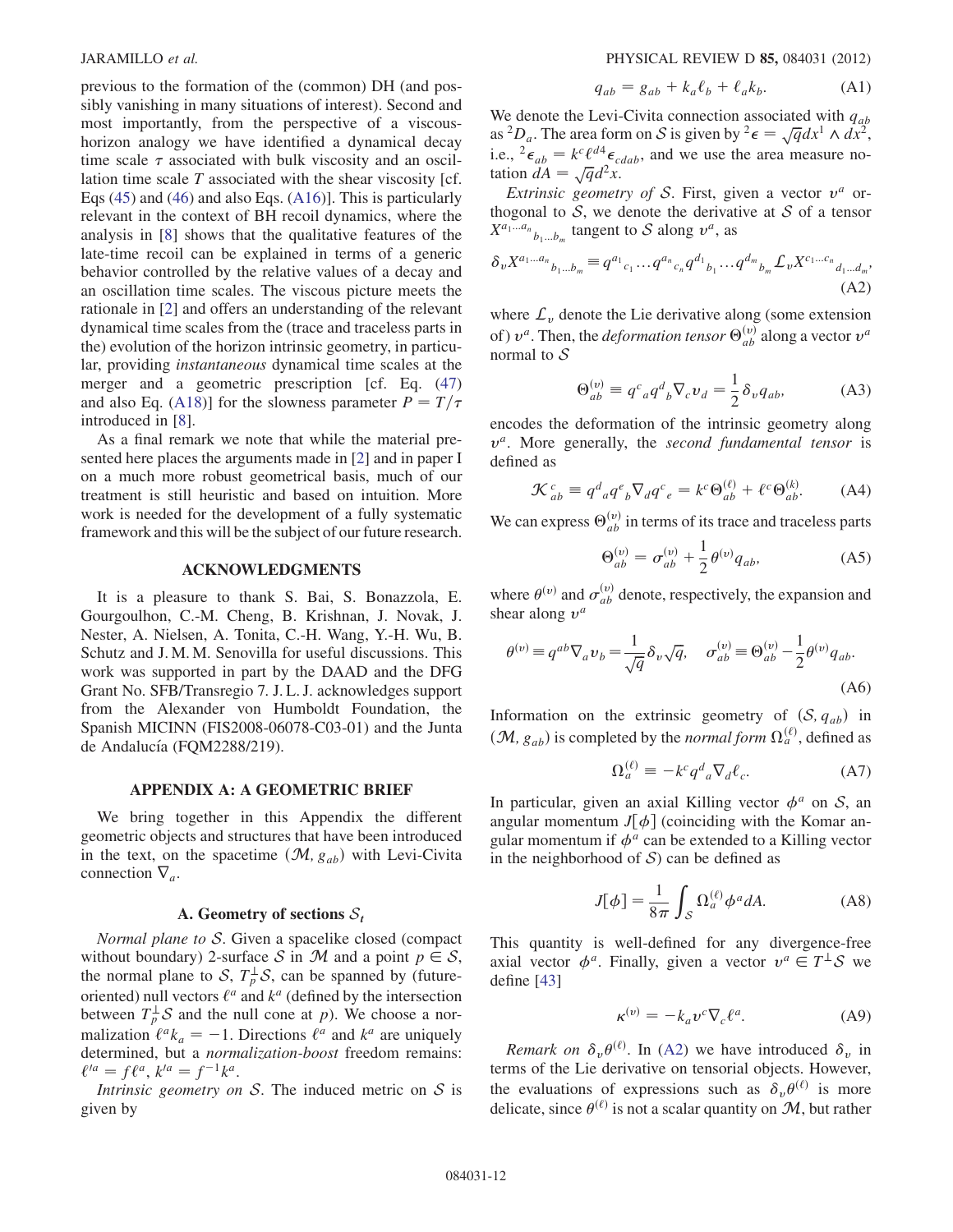a quasilocal object depending on  $S$ . In the general case,  $\delta_{\gamma\nu}\theta^{(\ell)}$  (with  $\gamma$  a function on S) depends on the deformation induced on S by  $\gamma$ , so that  $\delta_{\gamma\nu}\theta^{(\ell)} \neq \gamma \delta_{\nu}\theta^{(\ell)}$ . This is the reason for the special notation  $\delta_{\nu}$ . Properties  $\delta_{av+bw}\theta^{(\ell)} = a\delta_v\theta^{(\ell)} + b\delta_w\theta^{(\ell)}$   $(a, b \in \mathbb{R})$ , and the Leibnitz rule  $\delta_{\nu}(\gamma \theta^{(\ell)}) = (\delta_{\nu} \gamma) \theta^{(\ell)} + \gamma \delta_{\nu} \theta^{(\ell)}$  still hold.<br>See for instance Refs. [15.20.54] for a discussion of this See for instance Refs. [[15](#page-14-11)[,20](#page-14-17)[,54\]](#page-14-46) for a discussion of this derivative operator.

#### 2. Evolution on the horizon  $H$

Given a DH  $\mathcal{H}$ , it has a unique foliation  $\{S_t\}$  by marginally trapped surfaces. This fixes, up to time reparametrization, the evolution vector  $h^a$  along  $H$ . This is characterized as being tangent to  $H$  and orthogonal to  $S_t$ , and Lie-transporting  $S_t$  onto  $S_{t+\delta t}$ :  $\delta_h t = 1$ . We write  $h^a$  and a *dual* vector  $\tau^a$  orthogonal to  $H$  in terms of the null normals as

<span id="page-12-2"></span>
$$
h^a = \ell^a - Ck^a, \qquad \tau^a = \ell^a + Ck^a. \tag{A10}
$$

<span id="page-12-1"></span>Then  $h^a h_a = -\tau^a \tau_a = 2C$ . The expansion  $\theta^{(h)}$  and shear  $\sigma_{ab}^{(h)}$  are written as

$$
\theta^{(h)} = \theta^{(\ell)} - C\theta^{(k)} = -C\theta^{(k)}, \quad \sigma_{ab}^{(h)} = \sigma_{ab}^{(\ell)} - C\sigma_{ab}^{(k)}.
$$
 (A11)

<span id="page-12-0"></span>The DH is characterized by  $\theta^{(\ell)} = 0$  and  $\delta_h \theta^{(\ell)} = 0$ . Using [\(A10](#page-12-2)) and the properties of the  $\delta_{\nu}$  operator, the latter condition is expressed as

$$
-{}^{2}\Delta C + 2\Omega_{c}^{(\ell)}{}^{2}D^{c}C - C\delta_{k}\theta^{(\ell)} = -\delta_{\ell}\theta^{(\ell)}, \quad \text{(A12)}
$$

an elliptic equation on  $C$ . Under the *outer* condition in  $\Pi C$ ,  $\delta_k \theta^{(\ell)}$  < 0, a maximum principle can be applied so that  $C \ge 0$ , with  $C = 0$  if and only if  $\delta_{\ell} \theta^{(\ell)} = 0$  (stationary case). Therefore, a (future outer) trapping horizon  $H$  is fully partitioned in purely stationary and purely dynamical sections. In other words, sections of  $H$  react as a whole, growing in size everywhere as soon as some energy crosses the horizon somewhere. This nonlocal elliptic behavior is inherited from the defining trapping horizon condition Eq. ([A12\)](#page-12-0). Substituting

<span id="page-12-7"></span>
$$
\delta_{\ell}\theta^{(\ell)} = -(\sigma_{ab}^{(\ell)}\sigma^{(\ell)ab} - 8\pi T_{ab}\ell^a\ell^b),
$$
  
\n
$$
\delta_{k}\theta^{(\ell)} = -{}^2D^c\Omega_c^{(\ell)} + \Omega_c^{(\ell)}\Omega^{(\ell)^c} - \frac{1}{2}{}^2R + 8\pi T_{ab}k^a\ell^b,
$$
  
\n(A13)

<span id="page-12-4"></span>into [\(A12](#page-12-0)), we recover Eq. [\(13\)](#page-5-1) in the text. In the spherically symmetric case ( $C =$ const), and using the expression for  $\delta_{\ell} \theta^{(\ell)}$  in ([A13\)](#page-12-7) into ([A12\)](#page-12-0), we get

$$
C = -\frac{\sigma_{ab}^{(\ell)}\sigma^{(\ell)ab} + 8\pi T_{ab}\ell^a\ell^b}{\delta_k\theta^{(\ell)}}.
$$
 (A14)

#### 3. 3 + 1 perspective on the horizon  $\mathcal{H}$

Given a 3 + 1 foliation of spacetime  $\{\Sigma_t\}$  defined by a *time* function *t*, we denote the unit timelike normal to  $\Sigma_t$  by  $n^a$  and the lapse function by N, i.e.,  $n_a = -N\nabla_a t$ . The  $N\nabla_a t$ . The induced metric on  $\Sigma_t$  is denoted by  $\gamma_{ab}$ , i.e.  $\gamma_{ab} = g_{ab} +$ <br>*n* n, with Levi-Civita connection D. The extrinsic curva $n_a n_b$  with Levi-Civita connection  $D_a$ . The extrinsic curvature of  $\Sigma_t$  in M is  $K_{ab} = -\gamma^c{}_a \nabla_c n_b$ . We consider a horizon H such that the spacetime foliation  $\{\Sigma_a\}$  induces horizon  $\mathcal{H}$ , such that the spacetime foliation  $\{\Sigma_t\}$  induces a foliation  $\{S_t\}$  of  $H$  by marginal trapped surfaces. From Result 1 in Sec. [III](#page-4-0) this foliation is unique. Let us denote the normal to  $S_t$  tangent to  $\Sigma_t$  by  $s^a$ . Vectors  $n^a$  and  $s^a$  span also the normal plane to  $S_t$ . From the condition  $\delta_h t = 1$  we can write  $h^a$  and  $\tau^a$  in [\(A10](#page-12-2)) as

<span id="page-12-3"></span>
$$
h^a = Nn^a + bs^a, \qquad \tau^a = bn^a + Ns^a, \tag{A15}
$$

for some function b on  $S_t$ , expressed in terms of N and C in [\(A10](#page-12-2)), as  $2C = (b + N)(b - N)$ .

# 4. An improved geometric prescription for the slowness parameter

In Eqs. [\(45\)](#page-10-1) and ([46](#page-10-2)) we have introduced decay and oscillation instantaneous time scales from  $\theta^{(h)}$  and  $\sigma_{ab}^{(h)}$ , respectively, identified as newslike functions at  $\mathcal{H}$  in Sec. [IV](#page-5-0) and responsible for bulk and shear viscosities on  $H$  (cf. Sec. [V](#page-8-0)). This is not the only possibility. From the bulk and shear viscosity terms in Eq. [\(41\)](#page-9-2) we define

<span id="page-12-5"></span>
$$
\frac{1}{\tau(t)^2} \equiv \frac{1}{A} \oint_{S_t} (\xi_i^i s_i) (\kappa^{(h)} \theta^{(h)}) dA,
$$
\n
$$
\frac{1}{T(t)^2} \equiv \frac{1}{A} \oint_{S_t} (\xi_i^i s_i) (\sigma_{ab}^{(h)} \sigma^{(\tau)ab}) dA,
$$
\n(A16)

where  $\kappa^{(h)}$  can be expressed, in a 3 + 1 decomposition, as

$$
\kappa^{(h)} = Ns^a D_a N - b s^a s^b K_{ab} + \delta_h \ln\left(\frac{N+b}{2}\right). \quad (A17)
$$

<span id="page-12-6"></span>Then, the slowness parameter  $P = T/\tau$  in Eq. ([44](#page-10-3)) results

$$
P(t) = \left(\frac{\oint_{\mathcal{S}_t} (\xi_i^i s_i) (\kappa^{(h)} \theta^{(h)}) dA}{\oint_{\mathcal{S}_t} (\xi_i^i s_i) (\sigma_{ab}^{(h)} \sigma^{(\tau)ab}) dA}\right)^{(1/2)}.
$$
 (A18)

Note that, neglecting derivative and high-order terms in Eq. ([41](#page-9-2)) near stationarity  $(C \rightarrow 0)$ , we get  $\kappa^{(h)} \theta^{(h)} \sim$  $\sigma_{ab}^{(h)} \sigma^{(\tau)ab}$ , so that  $P \sim 1$  consistently with the expected absence of *antikick* in this limit (cf. [8]) absence of antikick in this limit (cf. [\[8\]](#page-14-6)).

### 5. Weyl and Ricci scalars

Let us complete null vectors  $\ell^a$  and  $k^a$  in  $T^{\perp}S_t$  to a tetrad  $\{\ell^a, k^a, (e_1)^a, (e_2)^a\}$ , where  $(e_i)^a$  are orthonormal<br>vectors tangent to S. Defining the complex pull vector vectors tangent to  $S_t$ . Defining the complex null vector  $m^a = \frac{1}{\sqrt{2}} [(e_1)^a + i(e_2)^a]$ , the Weyl scalars are defined as the components of the Weyl tensor  $C_{bcd}^a$  in the null tetrad  $\{\ell^a, k^a, m^a, \bar{m}^a\}$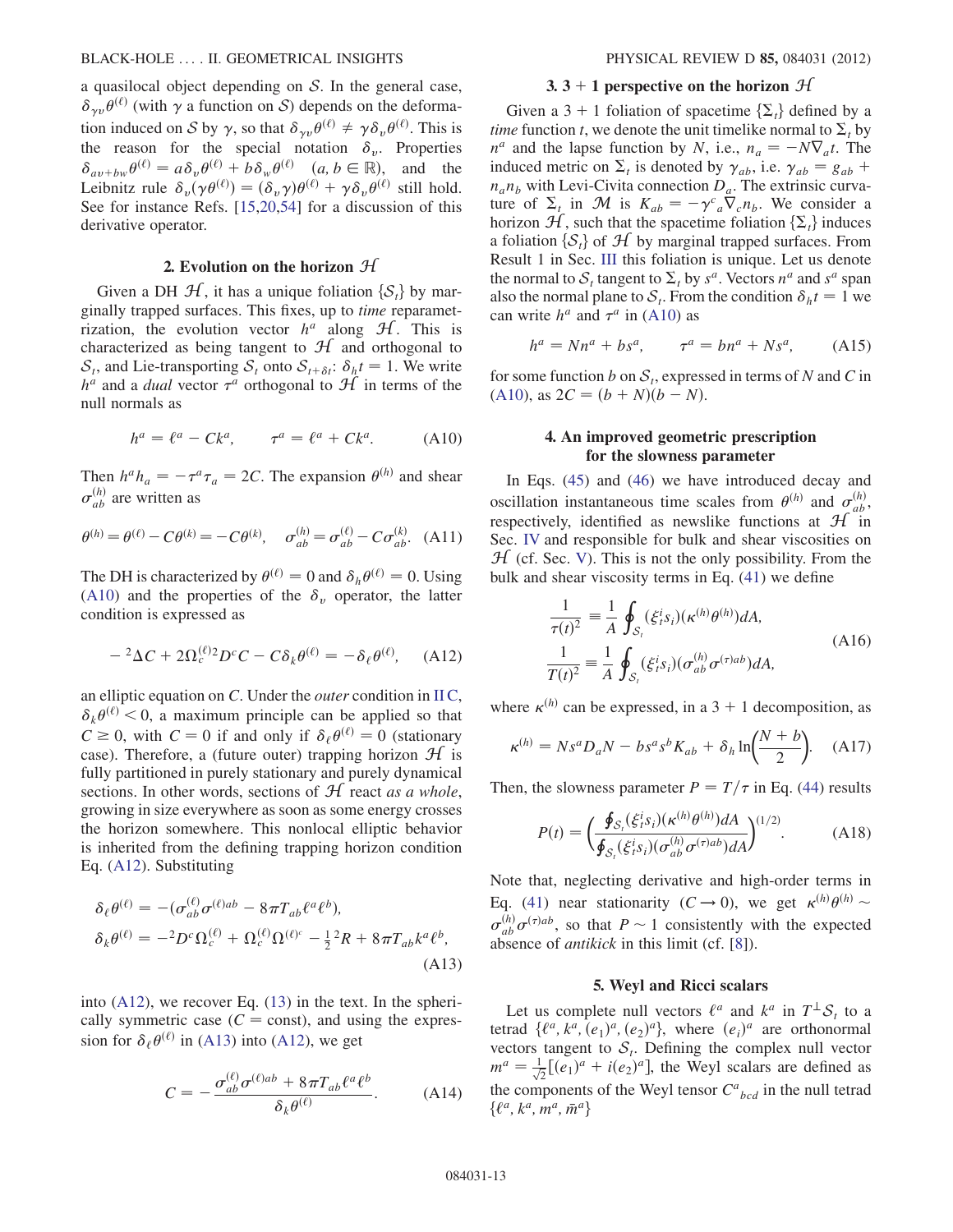$$
\Psi_0 = C^a{}_{bcd} \ell_a m^b \ell^c m^d, \quad \Psi_3 = C^a{}_{bcd} \ell_a k^b \bar{m}^c k^d,
$$
  

$$
\Psi_1 = C^a{}_{bcd} \ell_a m^b \ell^c k^d, \quad \Psi_4 = C^a{}_{bcd} \bar{m}_a k^b \bar{m}^c k^d,
$$
 (A19)  

$$
\Psi_2 = C^a{}_{bcd} \ell_a m^b \bar{m}^c k^d.
$$

Ricci scalars are then defined as

$$
\Phi_{00} = -\frac{1}{2} R_{ab} \ell^a \ell^b, \quad \Phi_{21} = -\frac{1}{2} R_{ab} k^a \bar{m}^b,
$$
  
\n
$$
\Phi_{11} = -\frac{1}{4} R_{ab} (\ell^a k^b + m^a \bar{m}^b), \quad \Phi_{02} = -\frac{1}{2} R_{ab} m^a m^b,
$$
  
\n
$$
\Phi_{01} = -\frac{1}{2} R_{ab} \ell^a m^b, \quad \Phi_{22} = -\frac{1}{2} R_{ab} k^a k^b,
$$
  
\n
$$
\Phi_{12} = -\frac{1}{2} R_{ab} k^a m^b, \quad \Phi_{20} = -\frac{1}{2} R_{ab} \bar{m}^a \bar{m}^b,
$$
  
\n
$$
\Phi_{10} = -\frac{1}{2} R_{ab} \ell^a \bar{m}^b, \quad \Lambda = \frac{1}{24} R.
$$
  
\n(A20)

#### <span id="page-13-0"></span>APPENDIX B: RELEVANCE OF THE  $3 + 1$ INNER COMMON HORIZON

In this appendix we emphasize the role of the inner horizon present in  $3 + 1$  slicings of BH spacetimes, and discussed in Sec. [II A](#page-1-4), when considering the time integration of fluxes along the DH history. This is of specific relevance to the discussion made in Sec. [IV D](#page-7-3), but it also applies to more general contexts.

<span id="page-13-2"></span>Given a flux density  $\frac{dQ}{dA d\nu}(\Omega, \nu)$  through  $\mathcal H$  of a physical quantity  $Q(v)$ , we can write

$$
Q(v) = Q(v_0) + \int_{v_0}^{v} \left( \oint_{S_v} sign(C) \frac{dQ}{dA dv} (\Omega, v') dA \right) dv'
$$
  
=  $Q(v_0) + \int_{v_0}^{v} F_C(v') dv',$  (B1)

where<sup>14</sup>  $F_C(v) = \oint_{S_v} sign(C) \frac{dQ}{dAdv}(v')dA$ . This requires a good permetrization of  $H$  by the (odynaced) coordinate good parametrization of  $H$  by the (advanced) coordinate v, as well as an initial value  $Q(v_0)$ . Finding such an initial value is in general nontrivial and this is precisely the motivation to consider in this section the evaluation of the fluxes along the whole spacetime history of  $H$ , though from a  $3 + 1$  perspective.

Given the 3 + 1 slicing  $\{\Sigma_t\}$ , we can split the integration along the DH into an external and an internal horizon parts, as discussed in Sec. [II A](#page-1-4). Denoting by  $v_c$  the advanced time associated with the moment  $t_c$  of first 3 + 1 appearance of

the horizon,  $\mathcal{H}$  is separated into the inner horizon  $\mathcal{H}_{int}$ labeled by  $v_0 \le v \le v_c$  and the outer horizon  $\mathcal{H}_{\text{out}}$  labeled by  $v_c \le v \le \infty$ :  $\mathcal{H} = \mathcal{H}_{int} \cup \mathcal{H}_{ext} = (\bigcup_{v_0 \le v \le v_c} S_v) \cup$ ð  $\bigcup_{v_c \le v \le \infty} S_v$ ). We can then rewrite Eq. ([B1\)](#page-13-2) as

<span id="page-13-3"></span>
$$
Q(v) = Q(v_0) + \int_{v_0}^{v} F_C(v')dv'
$$
  
=  $Q(v_0) + \int_{v_0}^{v_c} F_C^{\text{int}}(v')dv' + \int_{v_c}^{v} F_C^{\text{ext}}(v')dv'$  (B2)

<span id="page-13-4"></span>
$$
= Q(v_0) + \int_{v_c}^{2v_c - v_0} F_C^{\text{int}}(2v_c - v'')dv''
$$
  
+ 
$$
\int_{v_c}^{v} F_C^{\text{ext}}(v')dv', \tag{B3}
$$

where  $F_C^{\text{int}}$  and  $F_C^{\text{ext}}$  denote, respectively, the flux of Q along the internal and external horizons. Note that in the second term in ([B3](#page-13-3)) we have inverted the integration limits in order to have an expression which is ready to be translated for an integration in t.

The coordinate  $v$  is not usually adopted in standard  $3 + 1$  numerical constructions of spacetimes. Because of this, we employ the time t defining the slicing  $\{\Sigma_t\}$ . Although the  $t$  function is not a good parameter on the whole  $H$ , it correctly parametrizes the evolution of both the inner  $\mathcal{H}_{int}$  and outer  $\mathcal{H}_{ext}$  horizons separately:  $\mathcal{H}$  =  $\mathcal{H}_{int} \cup \mathcal{H}_{ext} = (\bigcup_{i \geq t_c} S_i^{int}) \cup (\bigcup_{i \geq t_c} S_i^{ext})$ . Considering the splitting in Eq. (B2), the use of t in the flux integration is splitting in Eq.  $(B2)$  $(B2)$  $(B2)$ , the use of t in the flux integration is perfectly valid as long as the  $t$ -integration includes both the standard external horizon part and an internal horizon part.

<span id="page-13-1"></span>From Eq. ([B3](#page-13-3)) we write

$$
Q(t) = Q_0 + \int_{t_c}^{\infty} F_C^{\text{int}}(t')dt' + \int_{t_c}^{t} F_C^{\text{ext}}(t')dt' = Q_0 + \int_{t_c}^{t} F_C^{\text{int}}(t')dt' + \int_{t_c}^{t} F_C^{\text{ext}}(t')dt' + \text{Res}(t),
$$
(B4)

where  $Q_0$  is a constant and the error  $\text{Res}(t)$ 

$$
\text{Res}\,(t) = \int_{t}^{\infty} F_C^{\text{int}}(t')dt',\tag{B5}
$$

must be taken into account, since we cannot integrate up to  $t \rightarrow \infty$  during the 3 + 1 evolution. This error satisfies  $Res(t) \rightarrow 0$  as  $t \rightarrow \infty$ , so that the evaluation of  $Q(t)$  by ignoring  $Res(t)$  in Eq. [\(B4](#page-13-1)) improves as we advance in time *t* (cf. Fig. [2\)](#page-2-1). Of course, this approach requires a good numerical tracking of the inner horizon, something potentially challenging from a numerical point of view (see [\[55\]](#page-14-47) for a related discussion).

<sup>&</sup>lt;sup>14</sup>The sign sign(C), +1 for spacelike and -1 for timelike ectors of  $H$ , corrects the possibility of integrating twice sectors of  $H$ , corrects the possibility of integrating twice (null) fluxes through  $H$ , when timelike parts occur in the world tube of the trapping horizon  $H$ . Note that sign(C) appears under the integral since a section  $S_v$  can be partially timelike and partially spacelike, i.e., the evolution vector  $h^a$  can be timelike or spacelike in differemt parts of  $S_v$ .